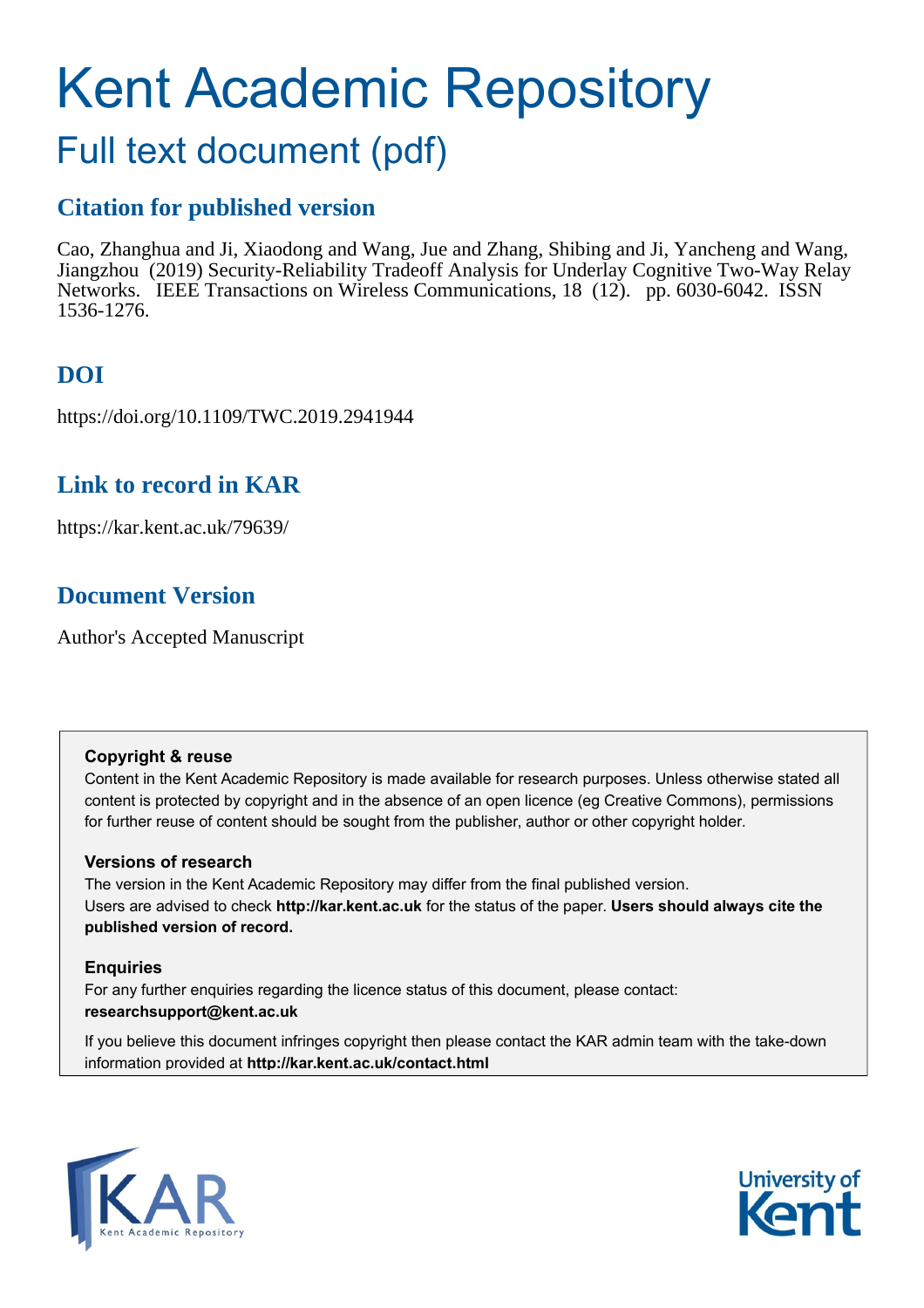## Security-Reliability Tradeoff Analysis for Underlay Cognitive Two-Way Relay Networks

Zhanghua Cao, Xiaodong Ji, *Member, IEEE,* Jue Wang, *Member, IEEE,* Shibing

Zhang, Yancheng Ji, and Jiangzhou Wang, *Fellow, IEEE*

#### Abstract

We consider an underlay wiretap cognitive two-way relay network (CTWRN), where two secondary sources exchange their messages via multiple secondary decode-and-forward digital network coding relays in the presence of an eavesdropper by using a three-phase time division broadcast protocol and sharing the licensed spectrum of primary users. To mitigate eavesdropping attacks, an artificial noise (AN)-aided opportunistic relay selection scheme, called *generalized max-min* (GMM) relay selection is proposed to enhance physical layer security for the wiretap CTWRNs. The performance of the GMM scheme is analyzed, and evaluated by the exact closed-form outage probability and intercept probability. Additionally, we also provide asymptotic approximations for the outage probability and intercept probability at high signal-to-noise ratio. For comparison, we analyze the performance of the conventional max-min (MM) relay selection scheme as well. It is shown that the GMM scheme

This work was partially supported by the National Natural Science Foundation of China (Grant Nos. 61401238, 61771263, 61771264, 61871241), the Nantong University-Nantong Joint Research Center for Intelligent Information Technology (Grant Nos. KFKT2017A03, KFKT2016B01), Top-notch Academic Programs Project of Jiangsu Higher Education Institutions (Grant No. PPZY2015B135).

Z. Cao, X. Ji, J. Wang, S. Zhang and Y. Ji are with School of Information Science and Technology, Nantong University at Nantong, Jiangsu, 226019 P. R. China (e-mail:cryptocaozhanghua@126.com; xiaodong.ji@yahoo.com; wangjue@ntu.edu.cn; zhangshb@ntu.edu.cn; jiyancheng@ntu.edu.cn).

J. Wang is with School of Engineering and Digital Arts, University of Kent, United Kingdom (e-mail: j.z.wang@kent.ac.uk).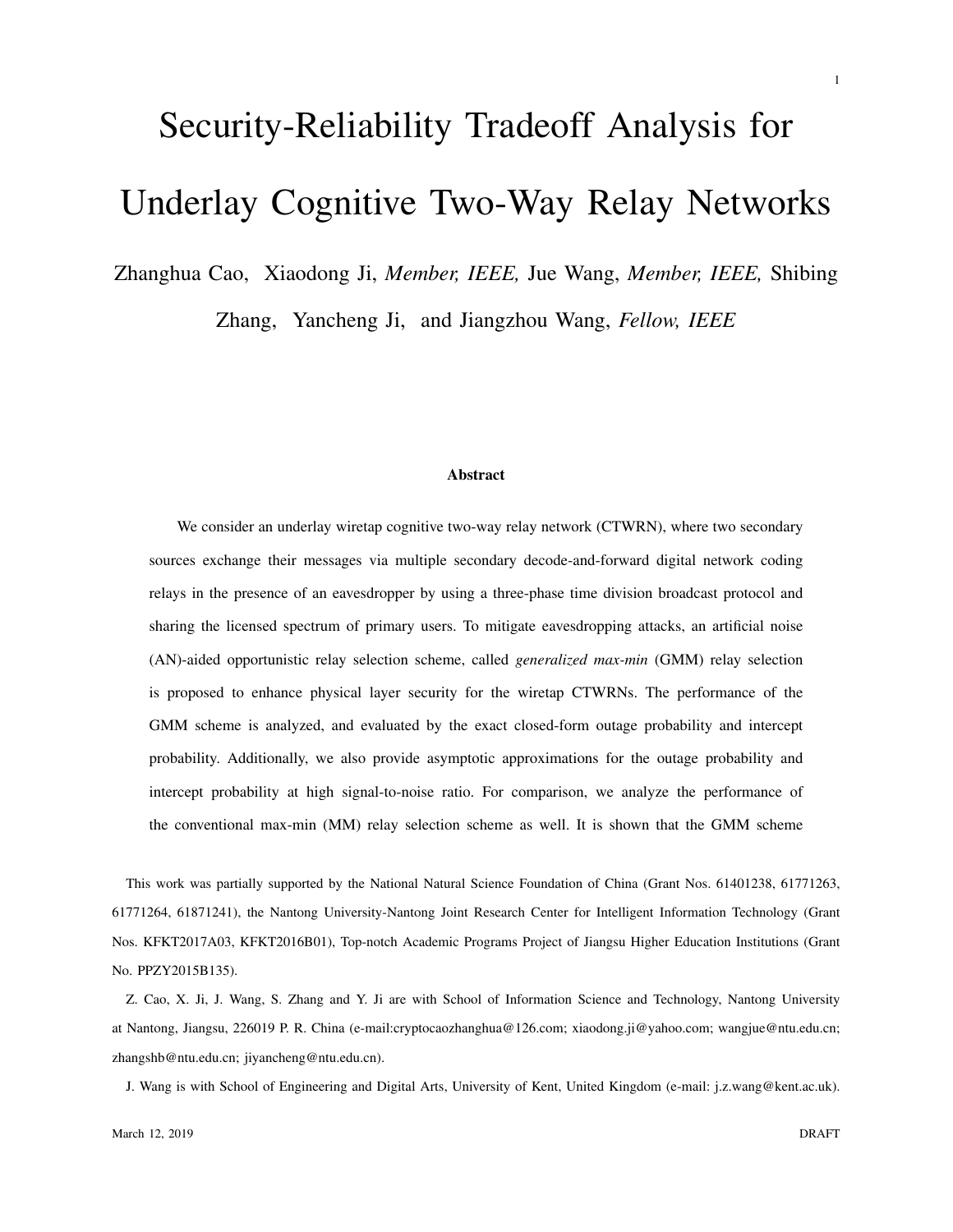outperforms the MM scheme in terms of the security-reliability tradeoff (SRT), where the security and reliability are quantified by the intercept probability and outage probability, respectively. Moreover, the SRTs of the MM and GMM schemes can be substantially improved by increasing the number of secondary relays, while the improvement of the GMM scheme is more evident than that of the MM scheme.

#### Index Terms

Physical layer security, security-reliability tradeoff, cognitive two-way relay networks, artificial noise, relay selection.

#### I. INTRODUCTION

With the rapid development of wireless communications, wireless data traffic grows explosively, but spectrum resources are limited. To deal with the problem of spectrum shortage, cognitive radio has been proposed as a promising solution. The main idea of cognitive radio is that the secondary users (SUs) can opportunistically access the frequency bands allocated to primary users (PUs), as long as the interference caused by the SUs does not exceed a given threshold [1].

As an efficient relaying strategy in the half-duplex mode, two-way relaying can enhance the network throughput and the spectral efficiency significantly [2]. In recent years, the application of two-way relaying in cognitive radio networks has also attracted much attention. In [3], an opportunistic relay selection scheme, called max-min (MM) relay selection, was proposed for the cognitive two-way relay networks (CTWRNs) with a decode-and-forward digital network coding (DF-DNC) relaying strategy, and analyzed in terms of the outage probability. Based on the framework of [3], the authors of [4] took the interference from the primary transmitter (PT) to the SUs into consideration and studied the MM relay selection scheme for the underlay CTWRNs again. [5] adopted a decode-and-forward analog network coding (DF-ANC) relaying strategy in addition to the DF-DNC strategy, and studied a collaborative beamforming technique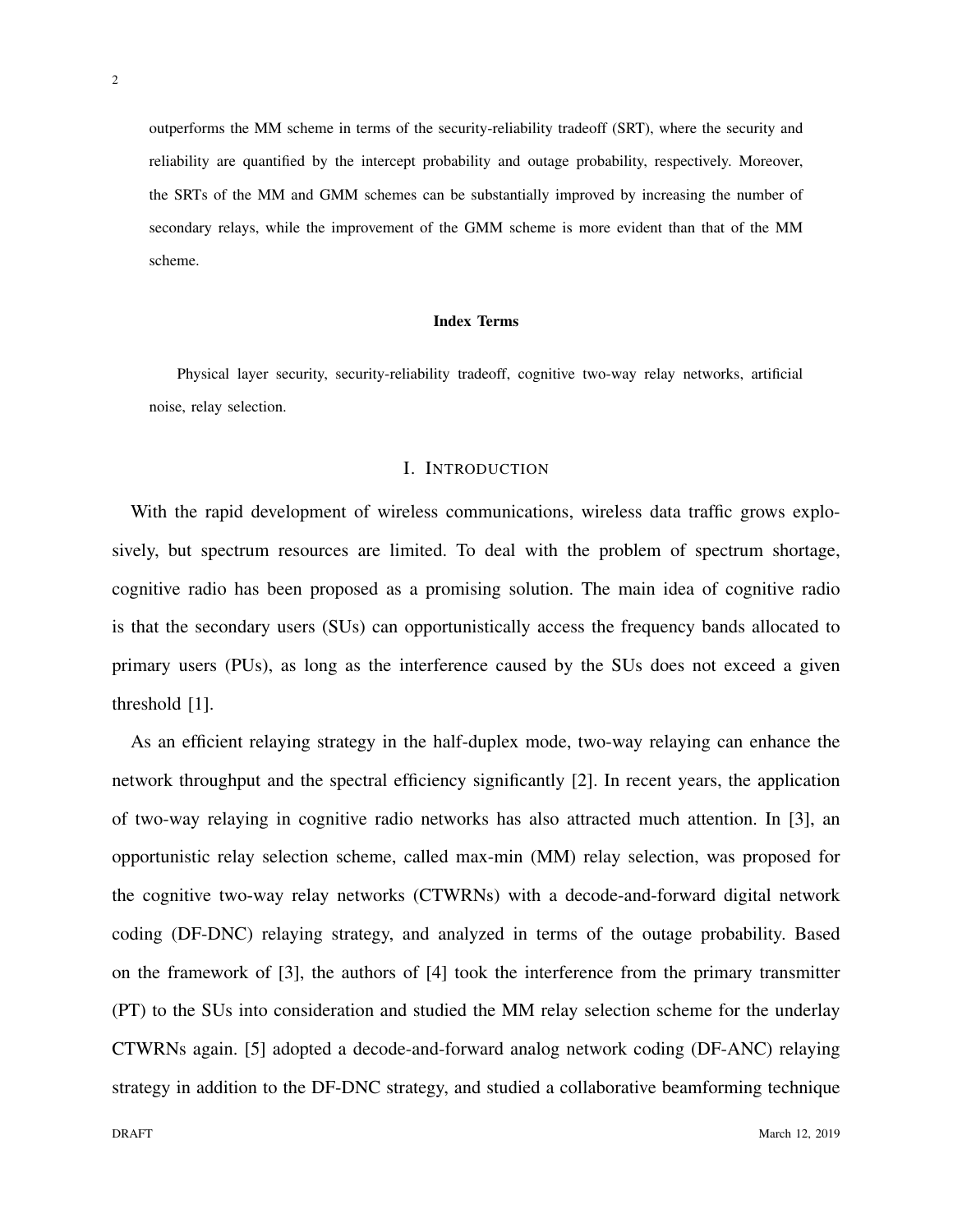with the aim of reducing the mutual interference between PUs and SUs in an underlay CTWRN. Additionally, the performance of MM relay selection scheme for the full-duplex amplify-andforward (AF) CTWRNs was investigated in [6].

Due to the broadcast nature of wireless medium, wireless communications are vulnerable to eavesdropping attacks, and thus secure communication in wireless networks has long been a challenging task. Traditionally, secure communication is achieved by cryptography techniques at the application layer. Recently, by exploiting the physical characteristics of wireless channels, physical layer security (PLS) has been emerged as a solution that can provide *perfect secrecy* in wiretap networks [7]-[8]. To improve PLS of wireless communications, the artificial noise (AN) (or cooperative jamming) [9]-[20] and relay selection [21]-[31] techniques have been widely investigated.

The AN technique is an effective approach for the implementation of PLS. The design and evaluation of the AN schemes for different wiretap networks have attracted a wide attention during the past several years. Generally, the AN schemes can be implemented in the following three ways. 1) *Null space beamforming*: The AN is generated at a legitimate terminal. It was firstly used to increase the secrecy capacity of multiple-input multiple-output (MIMO) wiretap channels [9]. Specifically, by generating a beamforming vector that is orthogonal to the channel state information (CSI) of legitimate links, the eavesdropper's signal-to-interference-plus-noise ratio (SINR) can be degraded, whereas the interference caused by the AN at the legitimate terminal can be neglected. Recently, null space beamforming has been extended to multipleinput single-output (MISO) wiretap channels [10], [11], one-way and two-way relay wiretap networks [12], [13]. 2) *External friendly jamming*: Since null space beamforming is inapplicable when a transmitter only equips single antenna or only one relay node with one antenna is available in a cooperative relay network, an external friendly jammer can be introduced to emit AN to confuse the eavesdropper [14]-[17]. 3) *Full-duplex aided jamming*: The AN is generated at a full-duplex receiver. For a single-hop wiretap communication system, a full-duplex receiver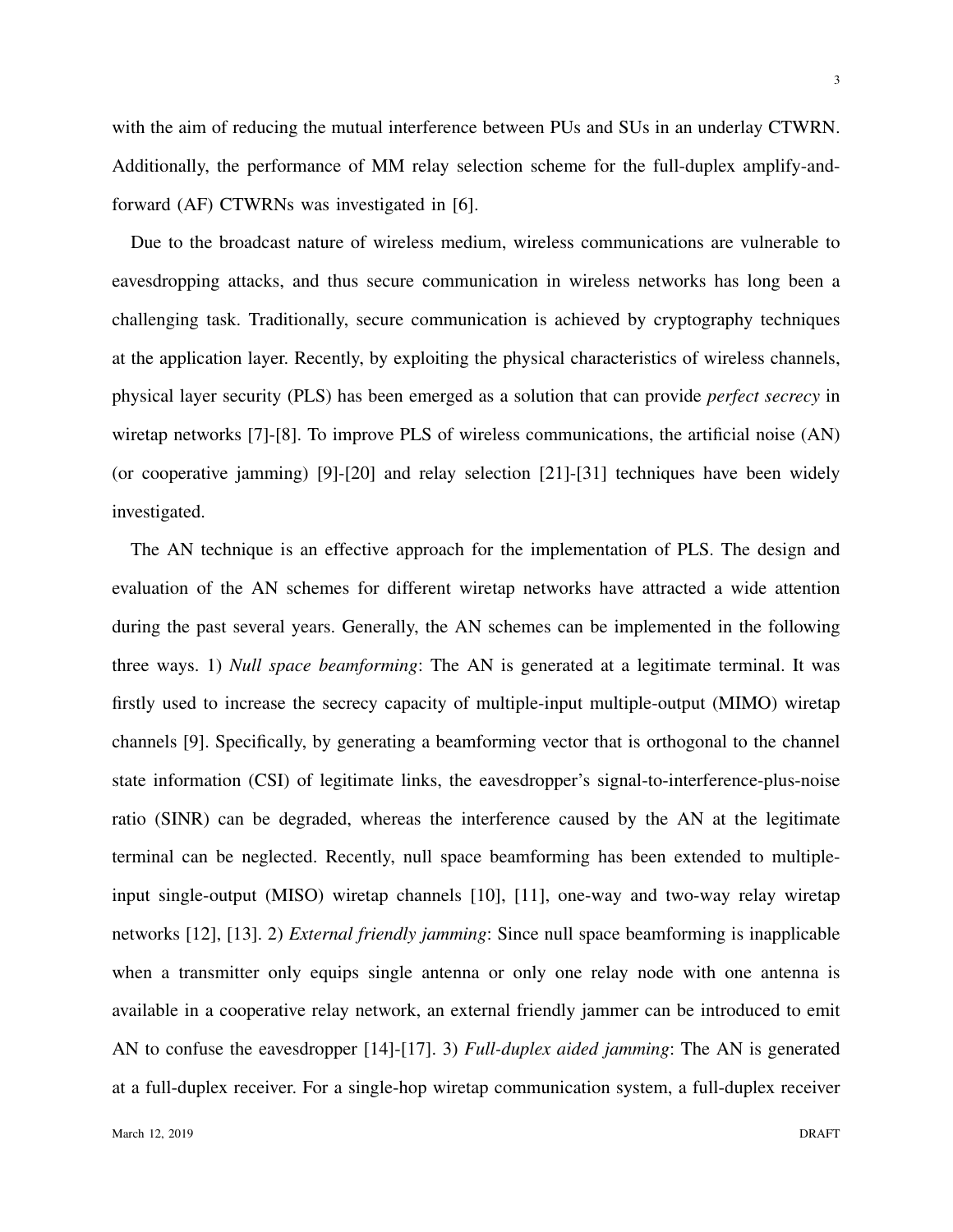is able to simultaneously receive the source message and transmit AN on the same frequency band [18]-[20]. In this way, the loop-interference at the receiver can be significantly suppressed by the self-interference cancelation technique, while the signal quality of the eavesdropper is degraded by AN.

As another effective technique for secrecy performance enhancement, relay selection has been extensively applied for PLS implementation in cooperative wiretap networks. In [21], the authors investigated the performance of PLS-oriented relay selection schemes for the one-way cooperative relay networks where both AF and DF relaying strategies were considered. Afterwards, for the same cooperative wiretap networks as in [21], a joint relay and jammer selection scheme was proposed [22]. More recently, a buffer-aided relay selection scheme was developed for oneway two-hop wiretap networks in [23]. Relay selection technique can also be used to enhance PLS for *two-way* relay wiretap networks. In [24], several joint relay and jammer selection schemes for two-way AF relay wiretap networks were investigated. Taking the implementation complexity into consideration, a distributed relay selection scheme was employed to optimize the overall secrecy performance in two-way AF relay wiretap networks [25]. The authors of [26] studied the performance of MM relay selection scheme in two-way DF-DNC relay networks and derived a closed-form expression for the secrecy outage probability. In [27], a joint AN and relay selection technique was developed for two-way DF-DNC relay networks, and the security-reliability tradeoff (SRT) performance of the AN-aided MM relay selection scheme was analyzed.

Besides the traditional cooperative networks, relay selection has been adopted to improve the PLS in cognitive relaying systems as well. In [28], an opportunistic relay selection scheme was proposed for an overlay cognitive one-way DF relay network in the presence of multiple eavesdroppers. Later, for the underlay wiretap DF relay networks, the SRTs of several relay selection schemes were studied in [29], and the secrecy outage probabilities of different joint jammer and relay selection schemes were derived in [30]. Taking into account the channel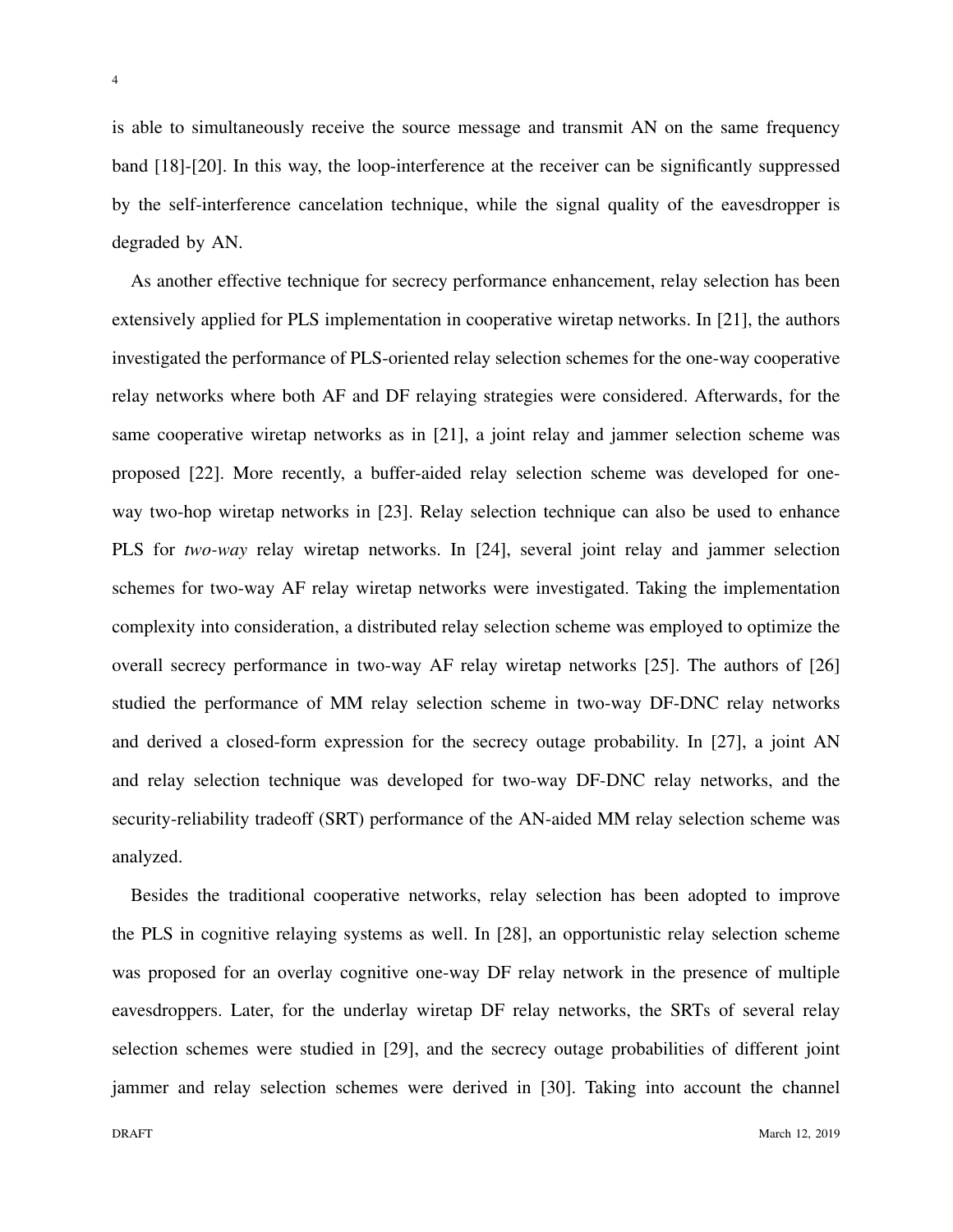correlation between the legitimate and wiretap channels, [31] obtained a closed-form expression for the secrecy outage probability of a generalized relay selection scheme.

According to the existing researches, it is known that 1) the CTWRNs can significantly improve the spectral efficiency [1]-[6], however, it is vulnerable to eavesdropping attacks [7]-[8]; 2) the AN and relay selection techniques are quite effective for PLS enhancement in wireless networks [9]- [31]; and 3) the PLS-oriented relay selection for the underlay wiretap *CTWRNs* has not been studied so far. With these motivations, we consider an underlay wiretap CTWRN and investigate the AN-aided relay selection with the aim of enhancing the PLS. This is different from the existing works [21]-[31] in the following aspects. Firstly, we adopt the AN and relay selection techniques to improve PLS in the underlay wiretap CTWRNs, whereas the cognitive transmissions were not considered in [21]-[27] and the secondary cooperative networks in [28]-[31] are one-way. Thus, the communication system in this paper is fundamentally different from that of [21]-[31]. Secondly, the problem of how to enhance PLS in the underlay wiretap CTWRNs by using relay selection has not been investigated in [21]-[31]. Finally, in the underlay wiretap CTWRNs, we propose a new relay selection scheme which has not been studied in [21]-[31]. Moreover, the new relay selection achieves a better SRT performance than the conventional MM scheme.

The main contributions of the paper are summarized as follows:

- We propose a new relay selection scheme, called generalized max-min (GMM) relay selection against eavesdropping attacks and enhance the PLS in the underlay CTWRNs. Comparing to the conventional MM relay selection scheme, the GMM scheme takes into consideration the CSI of interference channels from the secondary relays to the primary receiver (PR) in addition to the CSI of the secondary legitimate links. Furthermore, the GMM scheme achieves a better SRT performance than the MM scheme.
- *•* For the MM and GMM relay selection schemes, we derive closed-form expressions for the outage probability and intercept probability, which respectively characterize the reliability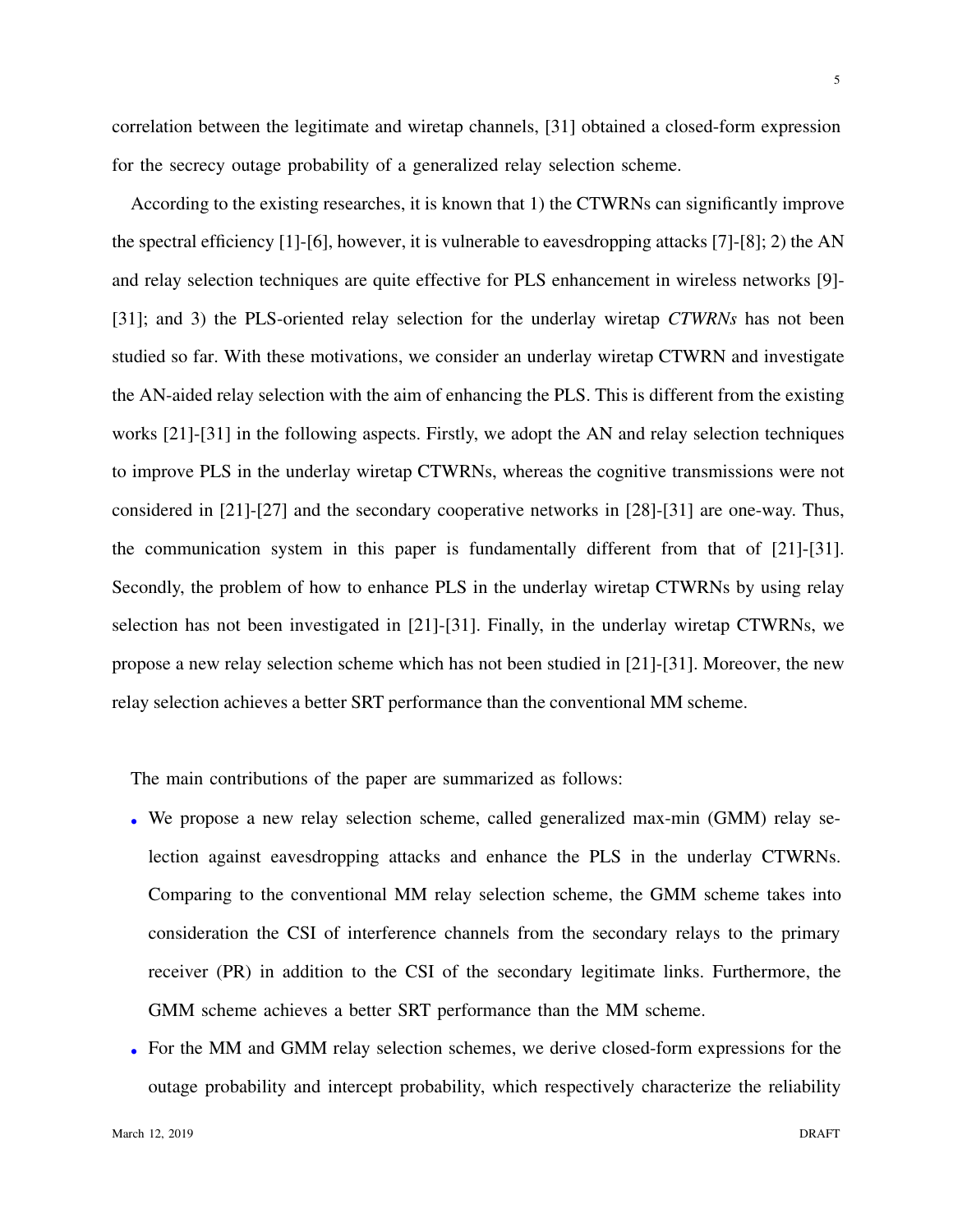and the security of the underlay CTWRNs. Moreover, asymptotic expressions for the outage probability and intercept probability at high signal-to-noise ratio (SNR) are presented to provide further insights.

*•* Based on the derived expressions of intercept probability and outage probability, the SRTs of the MM and GMM relay selection schemes are analyzed. It is shown that the SRT performance of the GMM scheme is better than that of the MM scheme. Moreover, when increasing the number of secondary relays, the SRT performance of the MM and GMM schemes can be substantially enhanced, while the improvement of the GMM scheme is more evident than that of the MM scheme.

The remainder of this paper is organized as follows. Section II describes the system model and introduces the AN-aided opportunistic relay selection schemes. The secrecy performance of the proposed relay selection schemes is analyzed in Section III. Simulation results are presented in Section IV, followed by the conclusions in Section V.

#### II. SYSTEM MODEL AND RELAY SELECTION SCHEMES

#### *A. System Model*

As shown in Fig.1, we consider an underlay wiretap CTWRN consisting of two secondary sources  $S_a$ ,  $S_b$ , a set of *M* secondary DF-DNC relays  $R_i$  ( $i \in \mathcal{R} = \{1, \dots, M\}$ ), a passive eavesdropper E, a PT and a PR. It is assumed that all nodes are equipped with single antenna, and the eavesdropper can wiretap on all SUs. Due to the deep shadowing, there is no direct link between S<sub>a</sub> and S<sub>b</sub>, which is a common assumption in literature (e.g., [3]-[6], [13], [15], [24]-[27]). Therefore, the secondary sources  $S_a$  and  $S_b$  exchange their confidential information via secondary relays with a three-phase time division broadcast protocol. The SUs are allowed to share the same frequency spectrum with the PUs as long as the interference received at PR does not exceed the maximum tolerable threshold.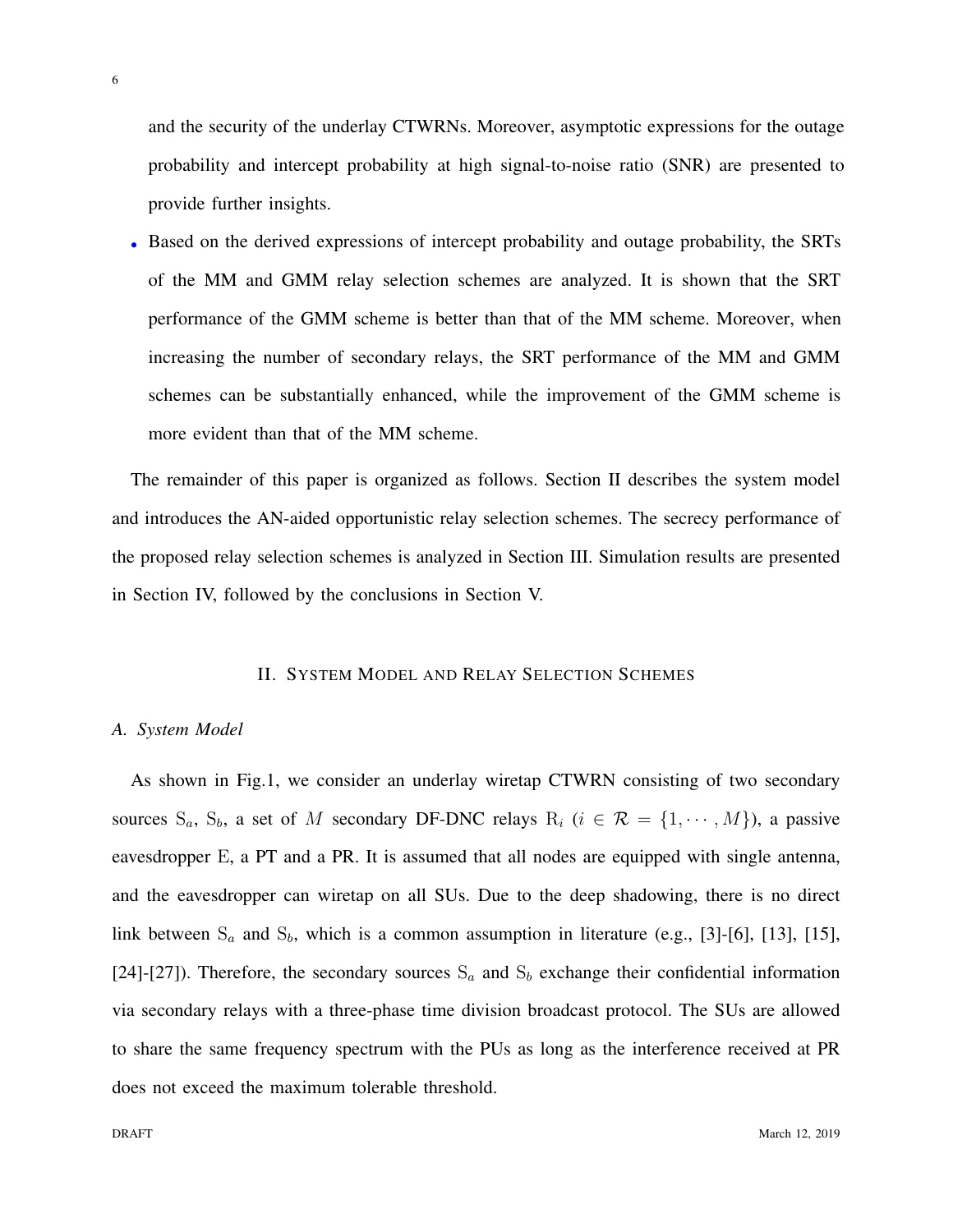

Fig. 1. System model.

noises (AWGNs)  $n_a$ ,  $n_b$ ,  $n_i$  and  $n_e$  with variances  $\sigma_a^2$ ,  $\sigma_b^2$ ,  $\sigma_i^2$  and  $\sigma_e^2$ , respectively. It is assumed that all wireless links undergo quasi-static independent and nonidentical Rayleigh flat fading. Moreover, the PT is assumed to be far away from the SUs, implying that S*a*, S*b*,  $R_i$ ,  $(i \in \mathcal{R})$  and E are not inflicted by the interference from primary system. Let  $h_{ai}$ ,  $h_{bi}$ ,  $h_{ia}$ and  $h_{ib}$ , respectively, be the coefficients of the legitimate links  $S_a \rightarrow R_i$ ,  $S_b \rightarrow R_i$ ,  $R_i \rightarrow S_a$ and  $R_i \rightarrow S_b$ . Denote by  $h_{Ve}$  ( $V \in \{a, b, i\}$ ) the coefficients of wiretap links between SUs and eavesdropper, by  $h_{Up}(U \in \{a, b, i\})$  the interference channel coefficients from SUs to PR. The channel gain  $|h_{Up}|^2$  is an exponential random variable with a mean  $\lambda_{Up}$ . To simplify the theoretical analysis, we assume that the channel gains of each link during different time phases are independent and identically distributed random variables (e.g., [27]). In addition, the thermal noises at receiver nodes  $S_a$ ,  $S_b$ ,  $R_i$  and  $E$  are modeled as zero-mean additive white Gaussian

#### *B. Transmission Model*

As discussed earlier, with three-phase time division broadcast protocol, the bidirectional communication between  $S_a$  and  $S_b$  takes place in three phases. In the first phase, the secondary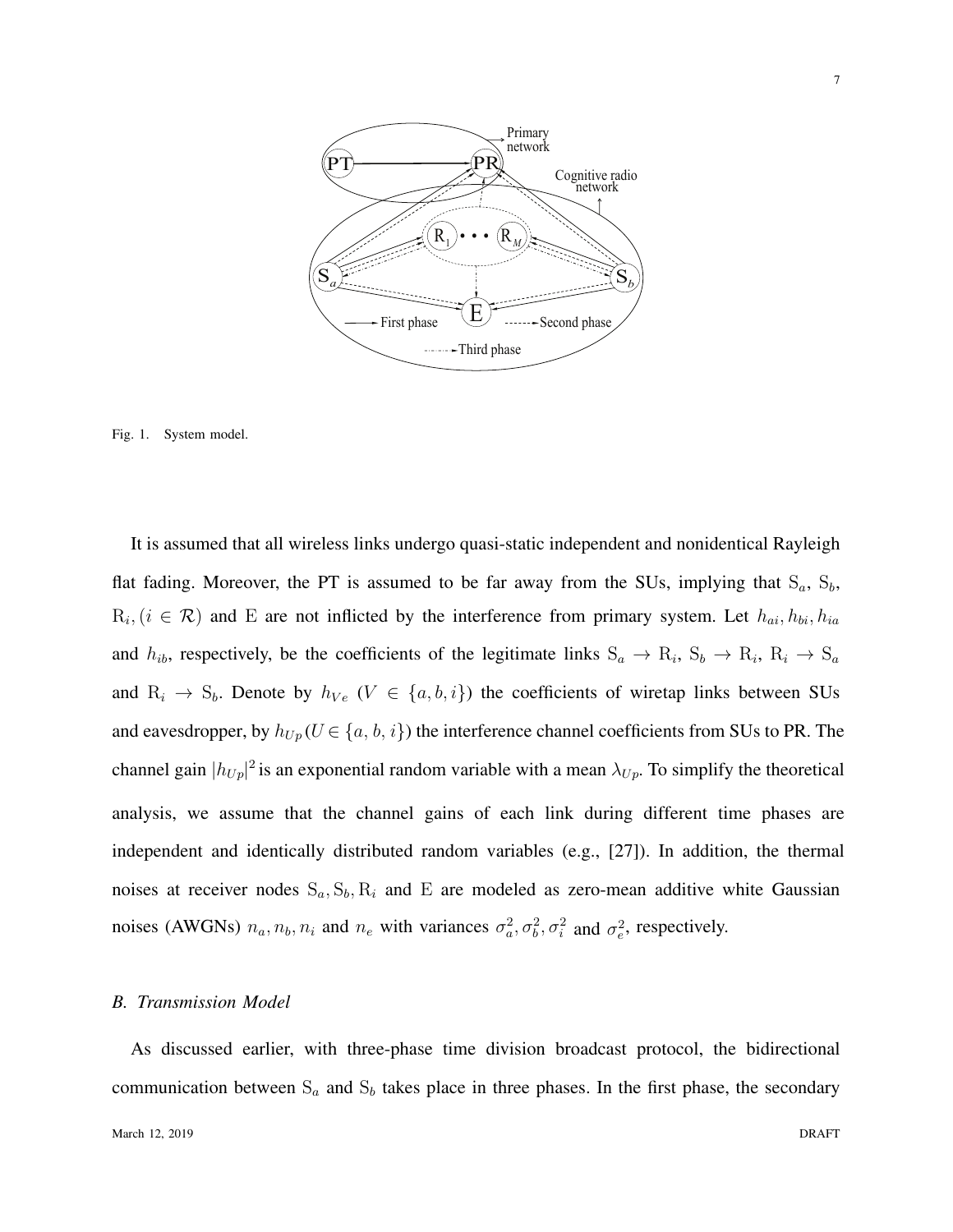source  $S_a$  transmits its signal  $x_a$  to the secondary relays with power  $P_{a1}$ ,  $S_b$  simultaneously emits an AN  $x_{J1}$  to impair the eavesdropper with power  $P_{b1}$ . The AN lies in the null-space of  $S_a$  to secondary relay channels. For the relay wiretap networks, several methods of designing such AN were detailedly introduced in [12]-[13], and the eavesdroppers can be greatly weakened. However, from a practical point of view, the estimation error of CSI can not be negligible. Thus, it is assumed that the AN at secondary relays can be significantly suppressed, but can not be completely eliminated. The eavesdropper knows nothing about the AN emitted by S*b*. So that, the impact of the AN on  $R_i$  and E are quantified by  $\epsilon_1$  and  $\epsilon_2$ , respectively. The received signals at  $R_i$ and E can be expressed, respectively, as

$$
y_{i1} = \sqrt{P_{a1}} h_{ai}^{(1)} x_a + \sqrt{\epsilon_1 P_{b1}} h_{bi}^{(1)} x_{J1} + n_i, y_{ae} = \sqrt{P_{a1}} h_{ae}^{(1)} x_a + \sqrt{\epsilon_2 P_{b1}} h_{be}^{(1)} x_{J1} + n_e,
$$
 (1)

where  $h_{ai}^{(1)}, h_{bi}^{(1)}, h_{ae}^{(1)}$  and  $h_{be}^{(1)}$  are the coefficients of channels  $S_a \to R_i$ ,  $S_b \to R_i$ ,  $S_a \to E$  and  $S_b \rightarrow E$ , respectively, in the first phase. Due to above analysis, it can be seen that  $\epsilon_1$  is much less than 1 and  $\epsilon_2$  is approximate to 1.

In the underlay wiretap CTWRNs, the SUs are allowed to share the same spectrum with PUs, provided that the aggregate interference power at PR does not exceed the maximum tolerable threshold  $P_I$ . Thus, in the first phase, the interference power at PR from  $S_a$  and  $S_b$  satisfies the following inequality [32]

$$
P_{a1}|h_{ap}^{(1)}|^2 + P_{b1}|h_{bp}^{(1)}|^2 \le P_I.
$$
\n<sup>(2)</sup>

Letting  $P_{b1} = \alpha_1 P_{a1}$ , based on (2), we limit the transmit power  $P_{a1}$  and  $P_{b1}$  as

$$
P_{a1} = \frac{P_I}{|h_{ap}^{(1)}|^2 + \alpha_1 |h_{bp}^{(1)}|^2}, P_{b1} = \frac{\alpha_1 P_I}{|h_{ap}^{(1)}|^2 + \alpha_1 |h_{bp}^{(1)}|^2}.
$$
\n(3)

Moreover, the authors in [33] provided a detailed and comprehensive interpretation to show that  $P_{a1}$  and  $P_{b1}$  in form of equation (3) are not fundamentally different from that  $P_{a1}$  =  $\min\{\frac{P_I}{\mu(1)_{12}}\}$  $\frac{P_I}{|h_{ap}^{(1)}|^2 + \alpha_1 |h_{bp}^{(1)}|^2},$   $P_{\text{max}}$ } and  $P_{b1} = \min \{ \frac{\alpha_1 P_I}{|h_{ap}^{(1)}|^2 + \alpha_1}$  $\frac{\alpha_1 P_I}{|h_{ap}^{(1)}|^2 + \alpha_1 |h_{bp}^{(1)}|^2}$ , *P*<sub>max</sub>}, where *P*<sub>max</sub> is the maximum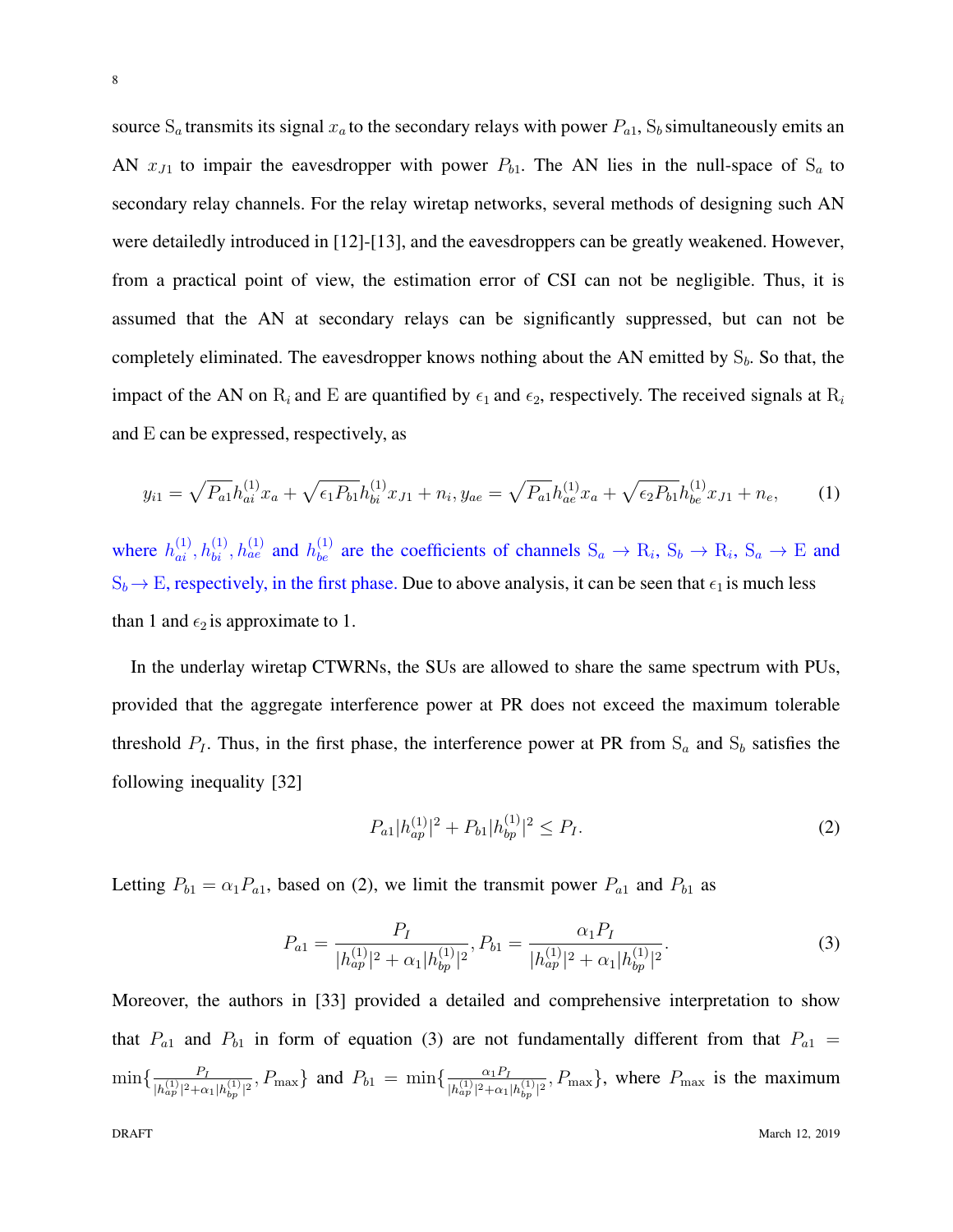transmit power constraint at SUs. Thus, at the end of the first phase, the SINRs at  $R_i$  and  $E$  can be given, respectively, by

$$
\Gamma_{ai} = \frac{\gamma_{ai}^{(1)}}{\epsilon_1 \alpha_1 \gamma_{bi}^{(1)} + |h_{ap}^{(1)}|^2 + \alpha_1 |h_{bp}^{(1)}|^2}, \Gamma_{ae} = \frac{\gamma_{ae}^{(1)}}{\epsilon_2 \alpha_1 \gamma_{be}^{(1)} + |h_{ap}^{(1)}|^2 + \alpha_1 |h_{bp}^{(1)}|^2},\tag{4}
$$

where  $\gamma_{ai}^{(1)} = \frac{P_I}{\sigma^2}$  $\frac{P_I}{\sigma_i^2} |h_{ai}^{(1)}|^2, \ \gamma_{bi}^{(1)} = \frac{P_I}{\sigma_i^2}$  $\frac{P_I}{\sigma_i^2} |h_{bi}^{(1)}|^2$ ,  $\gamma_{ae}^{(1)} = \frac{P_I}{\sigma_e^2}$  $\frac{P_I}{\sigma_e^2} |h_{ae}^{(1)}|^2$  and  $\gamma_{be}^{(1)} = \frac{P_I}{\sigma_e^2}$  $\frac{P_I}{\sigma_e^2}$  | $h_{be}^{(1)}$ |<sup>2</sup> are exponential random variables. The mathematical expectations of  $\gamma_{ai}^{(1)}, \gamma_{bi}^{(1)}, \gamma_{ae}^{(1)}, \gamma_{be}^{(1)}, |h_{ap}^{(1)}|^2$  and  $|h_{bp}^{(1)}|^2$  are denoted by  $\lambda_{ai}, \lambda_{bi}, \lambda_{ae}, \lambda_{be}, \lambda_{ap}$  and  $\lambda_{bp}$ , respectively.

During the second phase,  $S_b$  transmits its signal  $x_b$  with power  $P_{b2}$ , and meanwhile, the secondary source  $S_a$  sends an AN  $x_{J2}$  to confuse the eavesdropper with power  $P_{a2}$ . Setting  $P_{a2} = \alpha_2 P_{b2}$ , we can write the SINRs at R<sub>i</sub> and E as  $\Gamma_{bi} = \frac{\gamma_{bi}^{(2)}}{(\gamma_{bi}^{(2)} + \gamma_{bi}^{(2)})}$  $\frac{\gamma_{bi}}{\epsilon_1\alpha_2\gamma^{(2)}_{ai}+|h^{(2)}_{bp}|^2+\alpha_2|h^{(2)}_{ap}|^2},\,\,\Gamma_{be}=0$ *γ* (2) *be*  $\frac{\gamma_{be}^{(2)}}{\epsilon_2 \alpha_2 \gamma_{ae}^{(2)} + |h_{bp}^{(2)}|^2 + \alpha_2 |h_{ap}^{(2)}|^2},$  respectively, where  $\gamma_{bi}^{(2)} = \frac{P_I}{\sigma_i^2}$  $\frac{P_I}{\sigma_i^2} |h_{bi}^{(2)}|^2$ ,  $\gamma_{ai}^{(2)} = \frac{P_I}{\sigma_i^2}$  $\frac{P_I}{\sigma_i^2} |h_{ai}^{(2)}|^2, \, \gamma_{be}^{(2)} = \frac{P_I}{\sigma_e^2}$  $\frac{P_I}{\sigma_e^2} |h_{be}^{(2)}|^2$  and  $\gamma_{ae}^{(2)} = \frac{P_I}{\sigma^2}$  $\frac{P_I}{\sigma_e^2}$  | $h_{ae}^{(2)}$ |<sup>2</sup> are exponential random variables. According to the assumption in Subsection II. A, the coefficients of the same link in different phases are identically distributed random variables. Thus, the mathematical expectations of  $\gamma_{ai}^{(2)}, \gamma_{bi}^{(2)}, \gamma_{ae}^{(2)}, \gamma_{be}^{(2)}, |h_{ap}^{(2)}|^2$  and  $|h_{bp}^{(2)}|^2$  are also denoted by  $\lambda_{ai}$ ,  $\lambda_{bi}$ ,  $\lambda_{ae}$ ,  $\lambda_{be}$ ,  $\lambda_{ap}$  and  $\lambda_{bp}$ , respectively.

In the first and second phases, upon receiving the signals from the secondary sources, the secondary relays adopt the DF relaying strategy and aim to correctly decode the source messages. For simplicity, we assume that a secondary relay  $R_i$  can decode  $x_\omega$  successfully as long as the capacity of link  $S_\omega \to R_i$  is larger than a target rate *r*, where  $\omega \in \{a, b\}$ . Without loss of generality, the set  $\mathcal{D}_{\omega} = \{i_1, \dots, i_{m_{\omega}}\}$  is denoted as the subscripts of the secondary relays who can decode the messages from  $S_\omega$  successfully, where  $\omega \in \{a, b\}$ . Furthermore, we assume  $\mathcal{D}_{ab} = \mathcal{D}_a \cap \mathcal{D}_b = \{i_1, \dots, i_k\}$ , and  $u = m_a - k$ ,  $v = m_b - k$ . Applying a similar approach as in [3]-[5], [26]-[27], the probability  $Pr\{|\mathcal{D}_{ab}| = k\}$  can be calculated as

$$
\Pr\{|\mathcal{D}_{ab}| = k\} = \sum_{|\mathcal{D}_{ab}| = k} \sum_{\substack{u=0 \ u=0, |p_b - p_{ab}| = u}} \sum_{\substack{v=0, |\mathcal{D}_b - \mathcal{D}_{ab}| = v \ v_0 - \mathcal{D}_{ab} = v}}^{M-k-u} \Pr\{\mathcal{D}_{ab}\}.
$$
\n(5)

9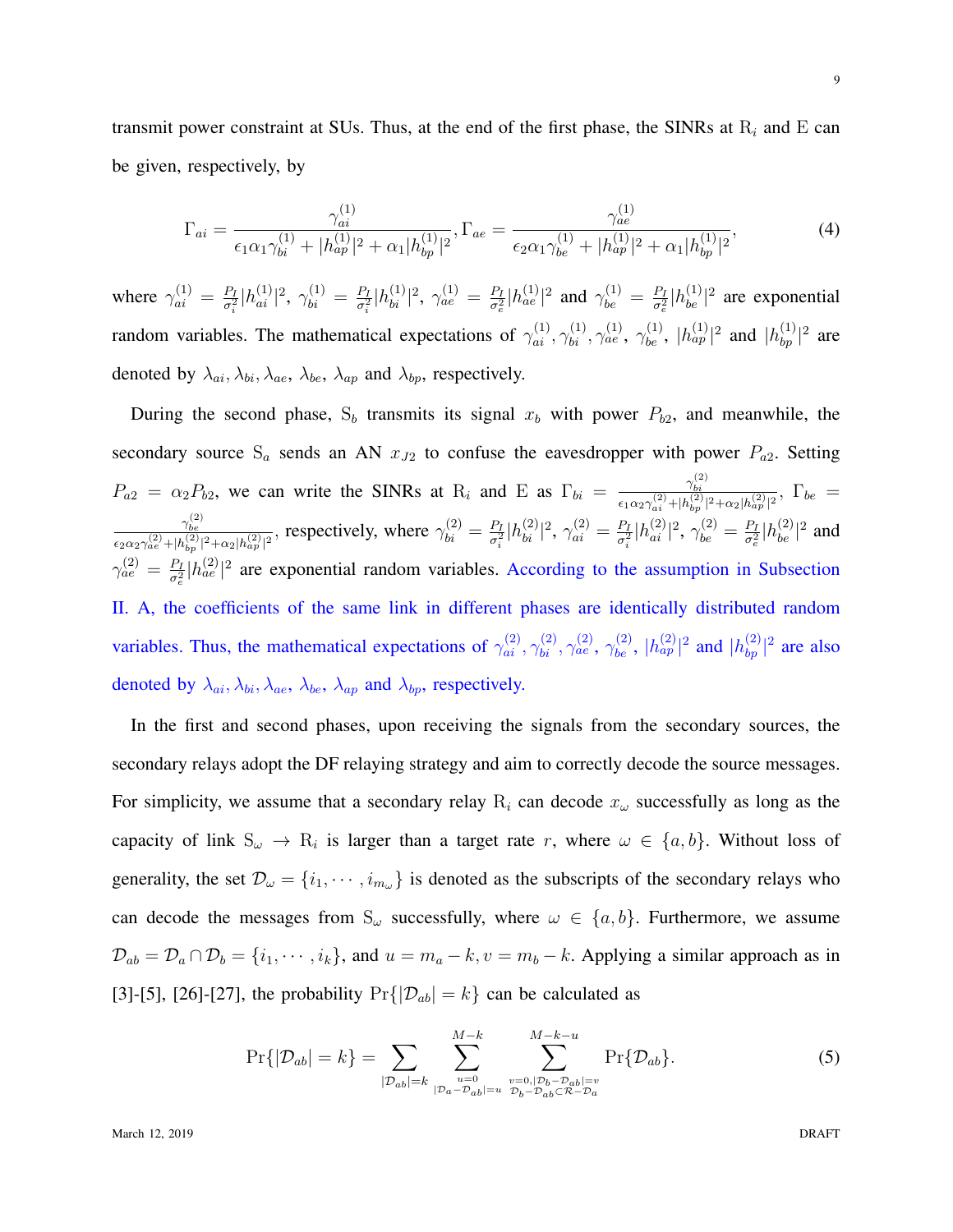Denote by  $\hat{\Pr}\{\cdot\}$  the asymptotic probability of  $\Pr\{\cdot\}$ . When  $P_I \to \infty$ , the asymptotic probability  $\hat{Pr}\{\mathcal{D}_{ab}| = k\}$  can be derived by replacing  $\Pr\{\mathcal{D}_{ab}\}\$  with  $\hat{Pr}\{\mathcal{D}_{ab}\}\$  in (5). The closed-form expressions of  $Pr{\{\mathcal{D}_{ab}\}}$  and  $Pr{\{\mathcal{D}_{ab}\}}$  are derived in Appendix A.

In the third phase, the selected secondary relay  $R_i$  combines the messages  $x_a$  and  $x_b$  by applying the XOR operation to generate a signal  $x_i = x_a \oplus x_b$ , and broadcasts it to the secondary sources with power  $\frac{P_I}{|h_{ip}|^2}$ . The SNRs at  $S_a$ ,  $S_b$ , E are written, respectively, as

$$
\Gamma_{ia}^{\text{DNC}} = \frac{\gamma_{ia}}{|h_{ip}|^2}, \Gamma_{ib}^{\text{DNC}} = \frac{\gamma_{ib}}{|h_{ip}|^2}, \Gamma_{ie}^{\text{DNC}} = \frac{\gamma_{ie}}{|h_{ip}|^2},\tag{6}
$$

where  $\gamma_{ia} = \frac{P_I}{\sigma^2}$  $\frac{P_I}{\sigma_a^2} |h_{ia}|^2$ ,  $\gamma_{ib} = \frac{P_I}{\sigma_b^2}$  $\frac{P_I}{\sigma_e^2}$  | $h_{ib}$ |<sup>2</sup>, and  $\gamma_{ie} = \frac{P_I}{\sigma_e^2}$  $\frac{P_I}{\sigma_e^2}$  | $h_{ie}$ |<sup>2</sup> are exponential random variables. The expectations of  $\gamma_{ia}$ ,  $\gamma_{ib}$ , and  $\gamma_{ie}$  are denoted by  $\lambda_{ia}$ ,  $\lambda_{ib}$ , and  $\lambda_{ie}$ , respectively.

#### *C. Relay Selection Schemes*

In this subsection, we assume  $\mathcal{D}_{ab}$  is not empty and employ two AN-aided opportunistic relay selection schemes to improve PLS in the underlay wiretap CTWRNs. Unlike [21]-[26], [28], [30], and [33]-[34], the CSI of wiretap links are not taken into account for the relay selection schemes.

*1) Max-min Relay Selection:* The conventional MM relay selection scheme has been widely studied (e.g., [3]-[6], [24] and [26]-[27]). Specifically, in the underlay wiretap CTWRNs, the MM scheme selects the optimal secondary relay R*<sup>i</sup> <sup>∗</sup>* with the following rule

$$
i^* = \arg\max_{j \in \mathcal{D}_{ab}} \min\{\gamma_{ja}, \gamma_{jb}\}.
$$
 (7)

*2) Generalized Max-min Relay Selection:* The MM relay selection scheme dose not consider the interference from the SUs to the PR. Taking into account this interference, we propose the GMM relay selection scheme which maximizes the worse instantaneous end-to-end SNR at the secondary sources. Therefore, the GMM relay selection scheme is expressed as

$$
i^* = \arg\max_{j \in \mathcal{D}_{ab}} \frac{\min\{\gamma_{ja}, \gamma_{jb}\}}{|h_{jp}|^2}.
$$
 (8)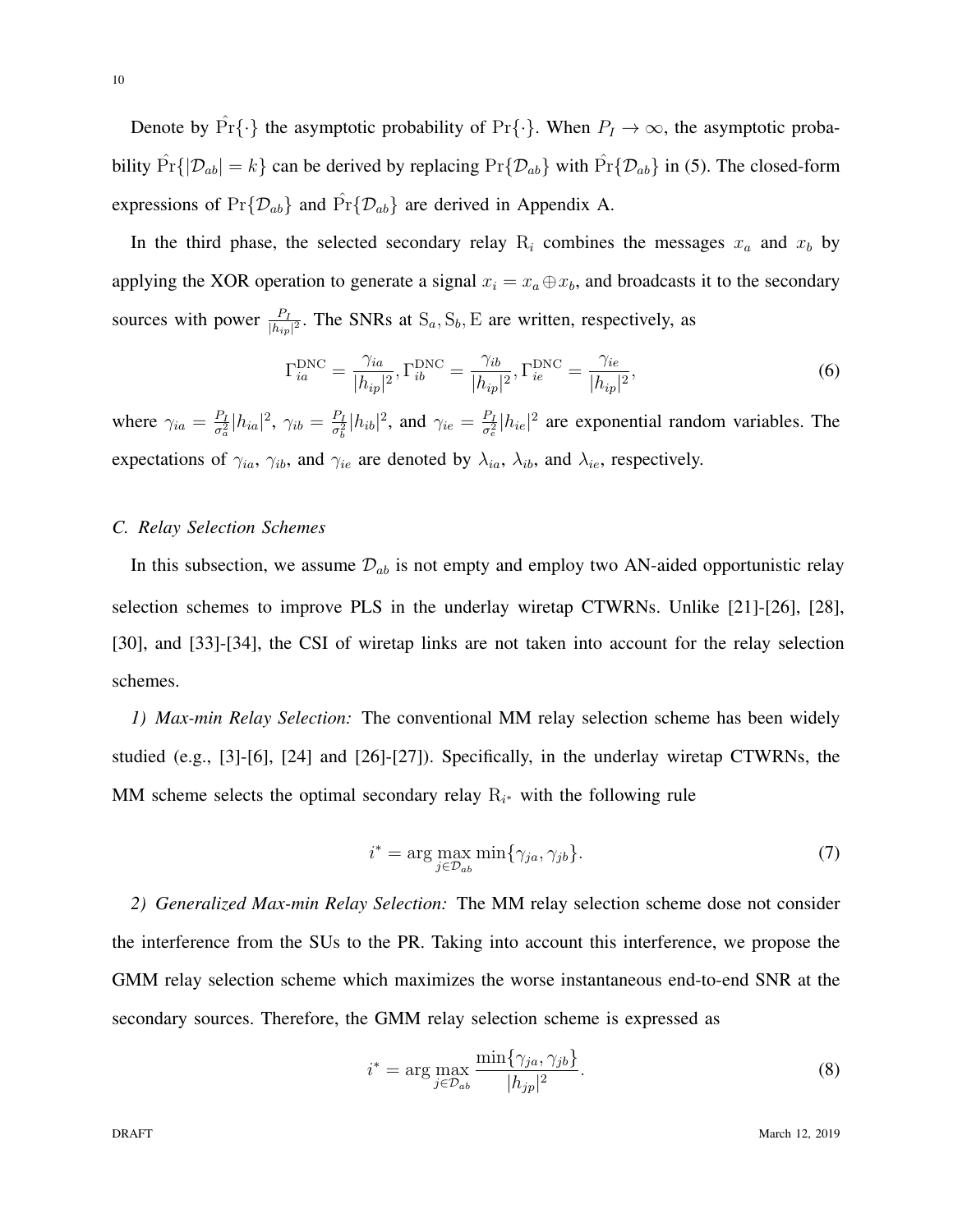#### *D. Outage Probability and Intercept Probability*

As in [27] and [29], in order to examine the SRT performance of the MM and GMM schemes, we need to characterize the security and reliability of each relay selection scheme in the underlay wiretap CTWRNs by intercept probability and outage probability, respectively. Specifically, the outage event occurs when the capacity of a legitimate link falls below the transmission rate, and the intercept probability is defined as the SINR at E is higher than a given target value. Thus, for the data transmission of direction  $S_a \to R_{i^*} \to S_b$ , the outage probability at  $S_b$  can be expressed as

$$
P_{outb}^{\text{DNC}-\mathcal{D}_{ab}} = \Pr\left\{\Gamma_{i^{*}b}^{\text{DNC}} < \gamma\right\},\tag{9}
$$

where  $\gamma = 2^{3r} - 1$ .

According to the one-time pad encryption scheme, the eavesdropper E will not be able to obtain any information from  $x_i$ <sup>\*</sup> =  $x_a \oplus x_b$  directly. Therefore, E is capable of intercepting the signal  $x_a$  if and only if event  $\{\Gamma_{ae} > \gamma\}$  or event  $\{\Gamma_{ae} < \gamma, \Gamma_{be} > \gamma, \Gamma_{i^*e}^{\text{DNC}} > \gamma\}$  occurs. In this way, the intercept probability for the data transmission of direction  $S_a \to R_{i^*} \to S_b$  can be formulated as

$$
P_{intb}^{\text{DNC}-\mathcal{D}_{ab}} = \Pr \left\{ \Gamma_{ae} < \gamma, \Gamma_{be} > \gamma, \Gamma_{i^*e}^{\text{DNC}} > \gamma \right\} + \Pr \left\{ \Gamma_{ae} > \gamma \right\}. \tag{10}
$$

Resorting to the total probability formula [35], one has

$$
P_A^{\text{DNC}} = \sum_{k=0}^{M} \Pr\{|\mathcal{D}_{ab}| = k\} P_A^{\text{DNC} - \mathcal{D}_{ab}},\tag{11}
$$

where  $A \in \{outb, intb\}$ . Furthermore, the total outage probability and intercept probability are defined, respectively, as

$$
P_{out}^{\text{DNC}} = \frac{P_{outa}^{\text{DNC}} + P_{outb}^{\text{DNC}}}{2}, P_{int}^{\text{DNC}} = \frac{P_{inta}^{\text{DNC}} + P_{intb}^{\text{DNC}}}{2}, \tag{12}
$$

where  $P_{outa}^{\text{DNC}}$  and  $P_{inta}^{\text{DNC}}$  can be derived by the same method of (11).

**Remark 1.** For (11), in case that  $\mathcal{D}_{ab}$  is an empty set, the assignment of outage probability  $P_{outb}^{\text{DNC}-\emptyset}$  *is* 1*. Nevertheless, the intercept probability*  $P_{intb}^{\text{DNC}-\emptyset}$  *is evaluated by* Pr { $\Gamma_{ae} > \gamma$ }*.*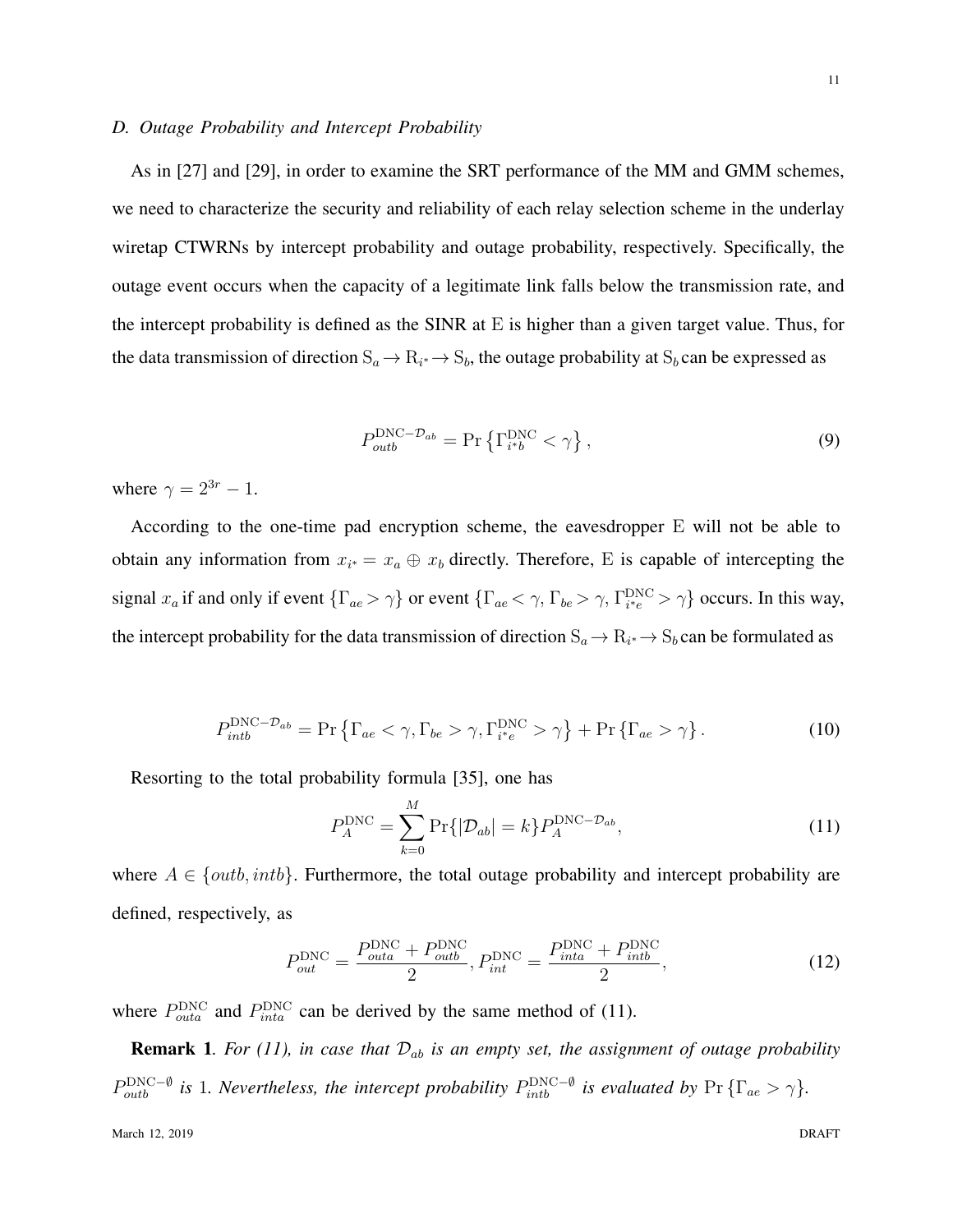#### III. PERFORMANCE ANALYSIS

In this section, we analyze the performance of the MM and GMM relay selection schemes in the underlay wiretap CTWRNs.

#### *A. Performance of MM Scheme*

*1) Exact Performance:* When the set  $\mathcal{D}_{ab}$  is not empty, from (9) and the total probability formula [35], the outage probability at  $S_b$  of the MM relay selection scheme can be written as

$$
P_{outb-MM}^{\text{DNC}-\mathcal{D}_{ab}} = \sum_{i \in \mathcal{D}_{ab}} \Big[ \underbrace{\Pr \Big\{ \Gamma_{ib}^{\text{DNC}} < \gamma, \gamma_{ia} > \gamma_{ib} > Z_i \Big\}}_{P_{1i}} + \underbrace{\Pr \Big\{ \Gamma_{ib}^{\text{DNC}} < \gamma, \gamma_{ib} > \gamma_{ia} > Z_i \Big\}}_{P_{2i}} \Big], \quad (13)
$$
\nhere  $Z_i = \max_{i \in \mathcal{D}_{ab}} \min \{ \gamma_{ia} \gamma_{ib} \} \text{ and } \gamma = 2^{3r} - 1$ 

where  $Z_i = \max_{j \in \mathcal{D}_{ab} - \{i\}} \min\{\gamma_{ja}, \gamma_{jb}\}\$  and  $\gamma = 2^{3r} - 1$ . Since links  $R_i \rightarrow S_a$  and  $R_i \rightarrow S_b$  are statistically independent, the cumulative distribution

function (CDF) and probability density function (PDF) of min*{γia, γib}* can be calculated, respectively, as

$$
F_{\min\{\gamma_{ia},\gamma_{ib}\}}(x) = 1 - e^{-(\lambda_{ia}^{-1} + \lambda_{ib}^{-1})x}, f_{\min\{\gamma_{ia},\gamma_{ib}\}}(x) = (\lambda_{ia}^{-1} + \lambda_{ib}^{-1})e^{-(\lambda_{ia}^{-1} + \lambda_{ib}^{-1})x}.
$$
 (14)

Owing to the assumption that the coefficients  $h_{ia}$  and  $h_{ib}$ , for  $i \in \mathcal{D}_{ab}$ , are independent of each other, we concluded that  $\min\{\gamma_{1a}, \gamma_{1b}\}, \cdots, \min\{\gamma_{Ma}, \gamma_{Mb}\}\$ are statistically independent. Therefore, the CDF of  $Z_i$  can be calculated as

$$
F_{Z_i}(x) = \left[\prod_{j \in \mathcal{D}_{ab} - \{i\}} F_{\min\{\gamma_{ja}, \gamma_{jb}\}}(x)\right] = \sum_{l=0}^{k-1} \sum_{\mathcal{A} \subset \mathcal{D}_{ab} - \{i\}, |\mathcal{A}| = l} (-1)^l e^{-x \sum_{j \in \mathcal{A}} (\lambda_{ja}^{-1} + \lambda_{jb}^{-1})},\tag{15}
$$

where the last equality is obtained by the multinomial expansion formula, which is given in Appendix A.

Noticing that random variables  $|h_{ip}|^2$ ,  $\gamma_{ia}$ ,  $Z_i$  are independent of each other, and utilizing (15), we can calculated  $P_{1i}$  as

$$
P_{1i} = \int_0^\infty e^{-x(\frac{1}{\lambda_{ip}\gamma} + \frac{1}{\lambda_{ia}})} F_{Z_i}(x) f_{\gamma_{ib}}(x) dx = \sum_{l=0}^{k-1} \sum_{\mathcal{A} \subset \mathcal{D}_{ab} - \{i\}, |\mathcal{A}| = l} \frac{(-1)^l \lambda_{ip}\gamma}{\lambda_{ib}(\delta_{i\mathcal{A}}\lambda_{ip}\gamma + 1)},
$$
(16)  
e  $\delta_{i\mathcal{A}} = \lambda_{ia}^{-1} + \lambda_{ib}^{-1} + \sum (\lambda_{ja}^{-1} + \lambda_{jb}^{-1}).$ 

 $\Phi$  *M*  $\Phi$  *m*  $\Phi$  *a*  $\Phi$  *n*  $\Phi$  *a*  $\Phi$  *n*  $\Phi$  *n*  $\Phi$  *n*  $\Phi$  *n*  $\Phi$  *n*  $\Phi$  *n*  $\Phi$  *n*  $\Phi$  *n*  $\Phi$  *n*  $\Phi$  *n*  $\Phi$  *n*  $\Phi$  *n*  $\Phi$  *n*  $\Phi$  *n*  $\Phi$  *n*  $\Phi$  *n*  $\Phi$  *n*  $\Phi$  *n*  $\Phi$  *n*  $\Phi$   $\frac{-1}{ib}$  + *j∈A*

**DRAFT** March 12, 2019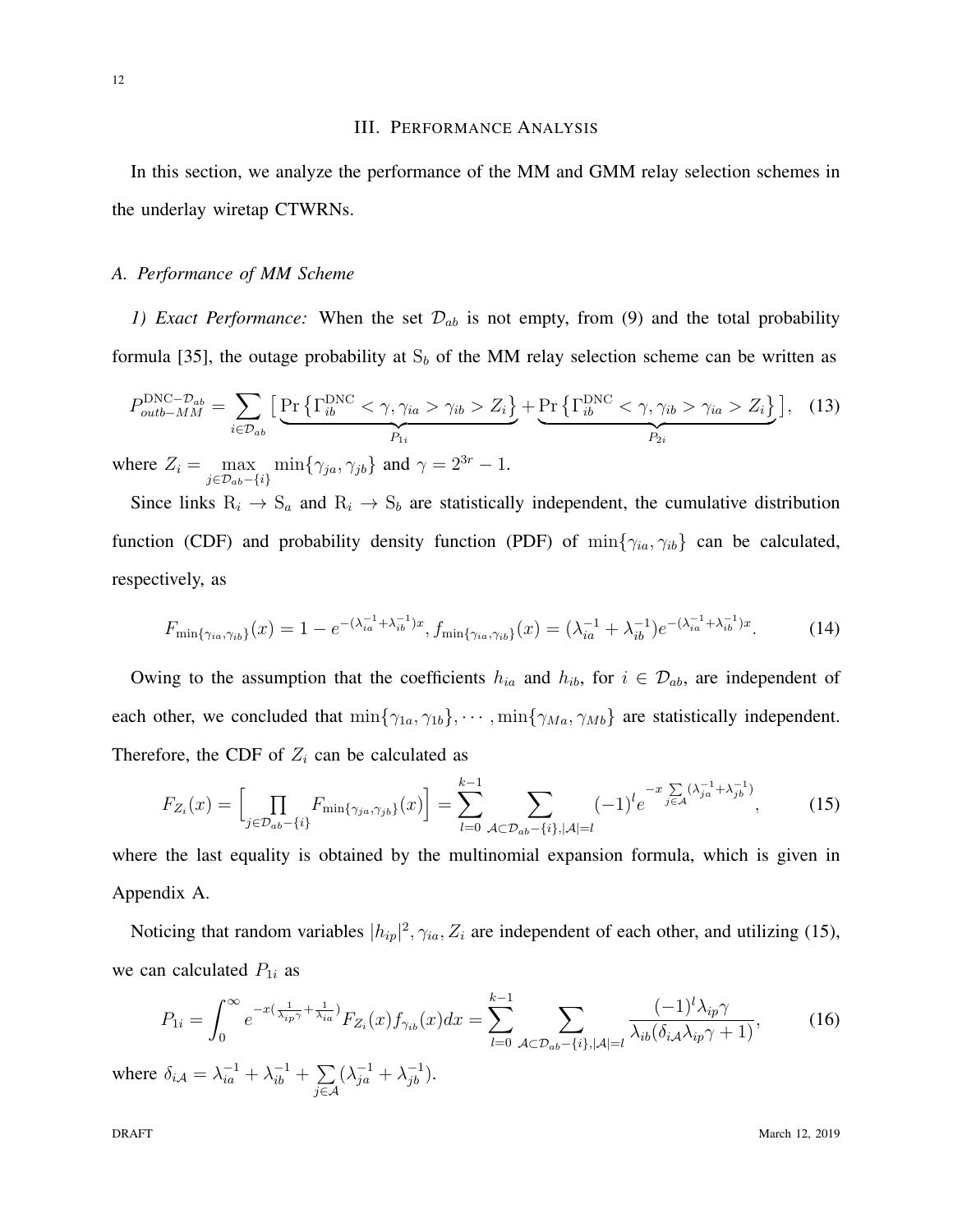Applying the same approach as in the derivation of (16), we can compute  $P_{2i}$  as

$$
P_{2i} = \int_0^\infty e^{-\frac{x}{\lambda_{ip}\gamma}} \int_0^x F_{Z_i}(y) f_{\gamma_{ia}}(y) dy f_{\gamma_{ib}}(x) dx
$$
  
\n
$$
= \sum_{l=0}^{k-1} \sum_{\mathcal{B} \subset \mathcal{D}_{ab} - \{i\}, |\mathcal{B}| = l} \frac{(-1)^l \lambda_{ip}\gamma}{\lambda_{ia}(\delta_{i\mathcal{B}}\lambda_{ib} - 1)} \Big(\frac{\lambda_{ib}}{\lambda_{ip}\gamma + \lambda_{ib}} - \frac{1}{\lambda_{ip}\delta_{i\mathcal{B}}\gamma + 1}\Big),
$$
(17)

where  $\delta_{i\mathcal{B}} = \lambda_{ia}^{-1} + \lambda_{ib}^{-1} + \sum$ *j∈B*  $(\lambda_{ja}^{-1} + \lambda_{jb}^{-1}).$ 

Finally, substituting (16) and (17) into (13), we can obtain  $P_{\text{out}b-MM}^{\text{DNC}-\mathcal{D}_{ab}}$ . In the same way,  $P_{outa-MM}^{\text{DNC}-\mathcal{D}_{ab}}$  can be derived. According to (11) and (12), we can directly get  $P_{out-MM}^{\text{DNC}}$ .

Next, from (10) and the total probability formula [35], the intercept probability at  $S_b$  of the MM scheme can be written as

$$
P_{intb-MM}^{\text{DNC}-\mathcal{D}_{ab}} = \sum_{i \in \mathcal{D}_{ab}} \left[ \Pr \left\{ \Gamma_{ae} > \gamma, \min \{ \gamma_{ia}, \gamma_{ib} \} > Z_i \right\} + \Pr \{ \Gamma_{ae} < \gamma, \Gamma_{be} > \gamma, \Gamma_{ie}^{\text{DNC}} > \gamma, \min \{ \gamma_{ia}, \gamma_{ib} \} > Z_i \} \right]. \tag{18}
$$

Herein, the first and second terms in the bracket of (18) are defined as  $Q_{1i}$  and  $Q_{2i}$ , respectively. Since the channel coefficients in an underlay wiretap CTWRN are statistically independent, we can see that events  $\{\min\{\gamma_{ia},\gamma_{ib}\}\geq Z_i\}$ ,  $\{\Gamma_{ie}^{\rm DNC}>\gamma\}$ ,  $\{\Gamma_{ae}<\gamma\}$  and  $\{\Gamma_{be}>\gamma\}$  are independent. Accordingly, we have

$$
\begin{cases}\nQ_{1i} = \Pr\{\min\{\gamma_{ia}, \gamma_{ib}\} > Z_i\} \Pr\{\Gamma_{ae} > \gamma\}, \\
Q_{2i} = \Pr\{\min\{\gamma_{ia}, \gamma_{ib}\} > Z_i\} \Pr\{\Gamma_{ie}^{\text{DNC}} > \gamma\} \Pr\{\Gamma_{ae} < \gamma\} \Pr\{\Gamma_{be} > \gamma\}.\n\end{cases}
$$
\n(19)

Using the result of [6, Eq.(6)], we can write the CDF of  $Y = \epsilon_2 \alpha_1 \gamma_{be}^{(1)} + |h_{ap}^{(1)}|^2 + \alpha_1 |h_{bp}^{(1)}|$  as

$$
F_Y(y) = 1 - \frac{1}{\epsilon_2 \alpha_1 \lambda_{be} - \lambda_{ap}} \left[ \frac{\epsilon_2 \alpha_1 \lambda_{be}}{\epsilon_2 \alpha_1 \lambda_{be} - \alpha_1 \lambda_{bp}} \left( \epsilon_2 \alpha_1 \lambda_{be} e^{-\frac{1}{\epsilon_2 \alpha_1 \lambda_{be}} y} - \alpha_1 \lambda_{bp} e^{-\frac{1}{\alpha_1 \lambda_{bp}} y} \right) - \frac{\lambda_{ap}}{\lambda_{ap} - \alpha_1 \lambda_{bp}} \left( \lambda_{ap} e^{-\frac{1}{\lambda_{ap}} y} - \alpha_1 \lambda_{bp} e^{-\frac{1}{\alpha_1 \lambda_{bp}} y} \right) \right].
$$
\n(20)

Thus, the CDF of Γ*ae* is calculated as

$$
F_{\Gamma_{ae}}(\gamma) = \int_0^\infty \left[ 1 - F_Y(\frac{y}{\gamma}) \right] f_{\gamma_{ae}^{(1)}}(y) dy = \frac{1}{\epsilon_2 \alpha_1 \lambda_{be} - \lambda_{ap}} \left[ \frac{\epsilon_2 \alpha_1 \lambda_{be}}{\epsilon_2 \alpha_1 \lambda_{be} - \alpha_1 \lambda_{bp}} \left( \frac{(\epsilon_2 \alpha_1 \lambda_{be})^2 \gamma}{\epsilon_2 \alpha_1 \lambda_{be} + \lambda_{ae}} - \frac{(\alpha_1 \lambda_{bp})^2 \gamma}{\alpha_1 \lambda_{bp} \gamma + \lambda_{ae}} \right) - \frac{\lambda_{ap}}{\lambda_{ap} - \alpha_1 \lambda_{bp}} \left( \frac{\lambda_{ap}^2 \gamma}{\lambda_{ap} \gamma + \lambda_{ae}} - \frac{(\alpha_1 \lambda_{bp})^2 \gamma}{\alpha_1 \lambda_{bp} \gamma + \lambda_{ae}} \right) \right].
$$
 (21)

March 12, 2019 DRAFT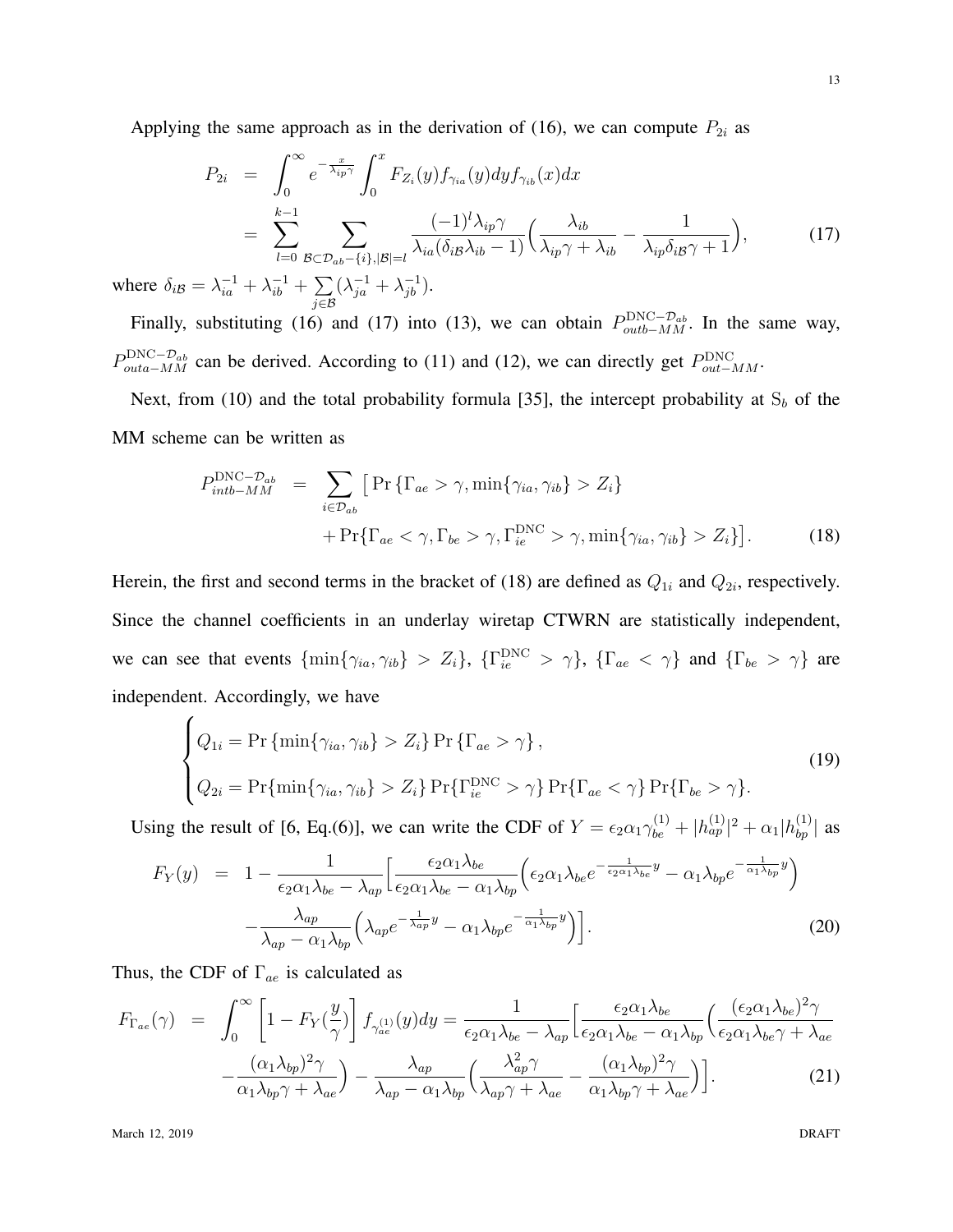By means of the same approach,  $F_{\Gamma_{bc}}(\gamma)$  can be obtained. Then, adopting a similar method previously used for deriving (15), we can write  $Pr{\min{\gamma_{ia}, \gamma_{ib}}} > Z_i$  as

$$
\Pr\{\min\{\gamma_{ia},\gamma_{ib}\} > Z_i\} = \int_0^\infty F_{Z_i}(x) f_{\min\{\gamma_{ia},\gamma_{ib}\}}(x) dx = \sum_{l=0}^{k-1} \sum_{\mathcal{A} \subset \mathcal{D}_{ab} - \{i\}, |\mathcal{A}| = l} (-1)^l \frac{\lambda_{ia} + \lambda_{ib}}{\lambda_{ia} \lambda_{ib} \delta_{i\mathcal{A}}} (22)
$$

Finally, the CDF of  $\Gamma_{ie}^{\text{DNC}}$  is expressed as

$$
F_{\Gamma_{ie}^{\text{DNC}}}(\gamma) = \int_0^\infty \Pr\{\gamma_{ie} < \gamma y\} f_{|h_{ip}|^2}(y) dy = 1 - \frac{\lambda_{ie}}{\lambda_{ip}\gamma + \lambda_{ie}}\tag{23}
$$

By summarizing the results of (21)-(23) and the CDF  $F_{\Gamma_{be}}(\gamma)$ ,  $Q_{1i}$  and  $Q_{2i}$  can be derived. After that, plugging  $Q_{1i}$  and  $Q_{2i}$  into (18) and using (11) and (12),  $P_{int-MM}^{\text{DNC}}$  can be obtained.

**Remark 2**. (21) is derived on the basis of the assumption that  $\epsilon_2 \alpha_1 \lambda_{be} \neq \lambda_{ap}$ ,  $\alpha_1 \lambda_{bp} \neq \lambda_{ap}$ and  $\epsilon_2\lambda_{be} \neq \lambda_{bp}$ . The primary reason is that, when  $\epsilon_2\alpha_1\lambda_{be} = \lambda_{ap}$  or  $\alpha_1\lambda_{bp} = \lambda_{ap}$  or  $\epsilon_2\lambda_{be} = \lambda_{bp}$ , *the derivation of the CDF for* Γ*ae is a special case of (21). Furthermore, from the probability* theory point of view, we have  $Pr\{\epsilon_2\alpha_1\lambda_{be} \neq \lambda_{ap}, \alpha_1\lambda_{bp} \neq \lambda_{ap}, \epsilon_2\lambda_{be} \neq \lambda_{bp}\} = 1$ , which was *detailedly explained in [36, Note 5].*

*2) Asymptotic Performance:* In the effort to gain further insights into the MM relay selection scheme, we look into the asymptotic performance of the outage probability and intercept probability in high-SNR region. As  $P_I \rightarrow +\infty$ , we have

$$
e^{-\varepsilon x} \approx 1 - \varepsilon x \approx 1,\tag{24}
$$

where  $\varepsilon \in \{(\lambda_{ia}^{-1} + \lambda_{ib}^{-1}), \lambda_{ia}^{-1}, \lambda_{ib}^{-1}, \lambda_{ie}^{-1}\}.$ 

For (16), as  $P_I \to +\infty$ , we make  $e^{-(\lambda_{ia}^{-1} + \lambda_{ib}^{-1})x}$  approximate to  $1 - (\lambda_{ia}^{-1} + \lambda_{ib}^{-1})x$  and solve the corresponding integral. Consequently, the asymptotic expression of  $P_{1i}$  is given by

$$
P_{1i} \approx \lambda_{ib}^{-1} \int_0^\infty \Big[ \prod_{j \in \mathcal{D}_{ab} - \{i\}} (\lambda_{ja}^{-1} + \lambda_{jb}^{-1}) \Big] x^{k-1} [1 - (\lambda_{ia}^{-1} + \lambda_{ib}^{-1}) x] e^{-\frac{x}{\lambda_{ip}\gamma}} dx
$$
  
 
$$
\approx (k-1)! (\lambda_{ip}\gamma)^k \lambda_{ib}^{-1} \Big[ \prod_{j \in \mathcal{D}_{ab} - \{i\}} (\lambda_{ja}^{-1} + \lambda_{jb}^{-1}) \Big].
$$
 (25)

**DRAFT** March 12, 2019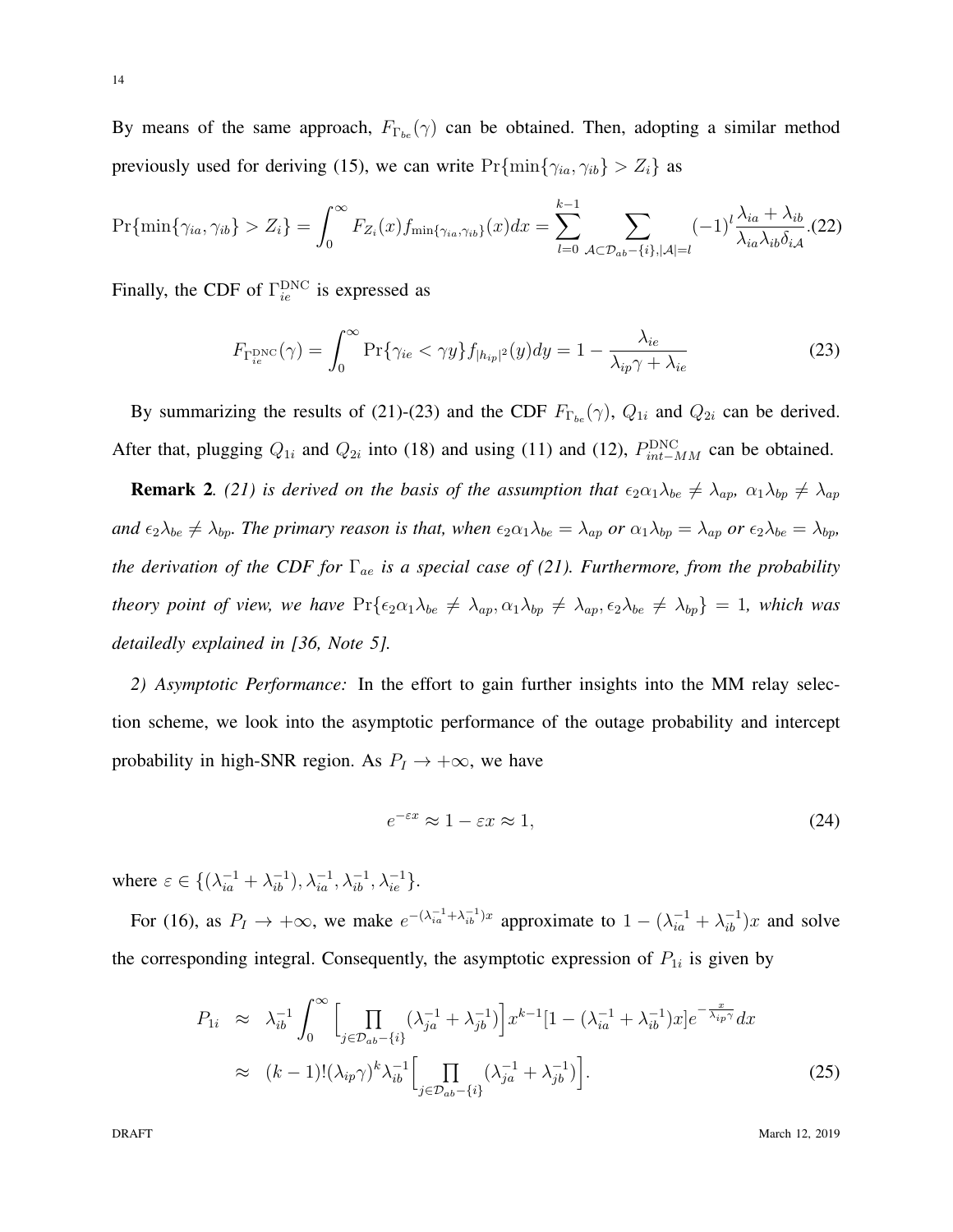Following the same steps as in the derivation of  $(25)$ ,  $P_{2i}$  is approximate to

$$
P_{2i} \approx \frac{1}{\lambda_{ia}\lambda_{ib}} \int_0^\infty \int_0^x \Biggl[ \prod_{j \in \mathcal{D}_{ab} - \{i\}} (\lambda_{ja}^{-1} + \lambda_{jb}^{-1}) \Biggr] y^{k-1} (1 - \lambda_{ia}^{-1} y)(1 - \lambda_{ib}^{-1} x) dy e^{-\frac{x}{\lambda_{ip}\gamma}} dx
$$
  
 
$$
\approx \lambda_{ia}^{-1} \lambda_{ib}^{-1} (\lambda_{ip}\gamma)^{k+1} (k-1)! \Biggl[ \prod_{j \in \mathcal{D}_{ab} - \{i\}} (\lambda_{ja}^{-1} + \lambda_{jb}^{-1}) \Biggr].
$$
 (26)

From (25), (26), formulas  $\hat{P}_{outb-MM}^{\text{DNC}-\mathcal{D}_{ab}} = \sum$ *i∈Dab*  $\left[ \hat{P}_{1i} + \hat{P}_{2i} \right]$  and  $\hat{P}_{outb-MM}^{\text{DNC}} = \sum_{i=1}^{M}$ *k*=0  $\hat{\Pr}\{|\mathcal{D}_{ab}| =$  $k$ *}* $\hat{P}_{outb-MM}^{\text{DNC}-\mathcal{D}_{ab}}$ , the asymptotic outage probability  $\hat{P}_{out-MM}^{\text{DNC}}$  can be obtained.

As  $P_I \rightarrow +\infty$ , we have  $\Gamma_{ae} \approx \frac{\gamma_{ae}^{(1)}}{2\pi}$  $\frac{\gamma_{\hat{a}\hat{e}}}{\epsilon_2 \alpha_1 \gamma_{be}^{(1)}}$ . According to the probability theory [35, Chapters III, IV], the asymptotic CDF of Γ*ae* is given by

$$
F_{\Gamma_{ae}}(\gamma) \approx \int_0^\infty \Pr\{\gamma_{ae}^{(1)} < \epsilon_2 \alpha_1 \gamma x\} f_{\gamma_{be}^{(1)}}(x) dx = 1 - \frac{\lambda_{ae}}{\epsilon_2 \alpha_1 \gamma \lambda_{be} + \lambda_{ae}}.\tag{27}
$$

Following the same steps as in (27),  $\hat{F}_{\Gamma_{be}}(\gamma)$  can be derived.

Letting  $\beta_{\mathcal{D}_{ab}} = \min_{j \in \mathcal{D}_{ab}} (\lambda_{ja}^{-1} + \lambda_{jb}^{-1})^{-1}$ , we have  $\beta_{\mathcal{D}_{ab}} \to +\infty$  as  $P_I \to +\infty$ . Based on this approximation, (22) and (24), we obtain the following asymptotic expression

$$
\Pr\{\min\{\gamma_{ia},\gamma_{ib}\} > Z_i\} \approx \int_0^{\beta_{\mathcal{D}_{ab}}} \left[\prod_{j\in\mathcal{D}_{ab}} (\lambda_{ja}^{-1} + \lambda_{jb}^{-1})\right] \left[x^{k-1} - \frac{\lambda_{ia}^{-1} + \lambda_{ib}^{-1}}{x^{-k}}\right] dx
$$

$$
\approx \left[\prod_{j\in\mathcal{D}_{ab}} (\lambda_{ja}^{-1} + \lambda_{jb}^{-1})\right] \frac{(\beta_{\mathcal{D}_{ab}})^k}{k}.
$$
(28)

In light of the theory of mathematical analysis [37, Chapter III], we have  $\frac{\lambda_{ie}}{\lambda_{ie}+\lambda_{ip}\gamma} \approx 1-\lambda_{ie}^{-1}\lambda_{ip}\gamma$ as  $P_I \rightarrow +\infty$ . As such, using (23), the asymptotic expression of  $F_{\Gamma_{ie}^{\text{DNC}}}$  is given by

$$
F_{\Gamma_{ie}^{\text{DNC}}}(\gamma) \approx \lambda_{ie}^{-1} \lambda_{ip} \gamma. \tag{29}
$$

Substituting (27)-(29) and  $\hat{F}_{\Gamma_{be}}(\gamma)$  into (19), we can obtain  $\hat{Q}_{1i}$  and  $\hat{Q}_{2i}$ . Subsequently, on the basis of the obtained results and (18), we can expressed the asymptotic probability as  $\hat{P}^{\mathrm{DNC}-\mathcal{D}_{ab}}_{intb-MM} = \sum$ *i∈Dab*  $\int \frac{\lambda_{ae}}{\epsilon_0 \alpha_1 \lambda_{12}}$  $\frac{\lambda_{ae}}{\epsilon_2\alpha_1\lambda_{be}\gamma+\lambda_{ae}}+\frac{(1-\lambda_{ip}\lambda_{ie}^{-1}\gamma)\epsilon_2\alpha_1\lambda_{be}^2\gamma}{(\epsilon_2\alpha_2\lambda_{ae}\gamma+\lambda_{be})(\epsilon_2\alpha_1\lambda_{be}\gamma+\gamma)}$  $\frac{(1-\lambda_{ip}\lambda_{ie}^{-\lambda}\gamma)\epsilon_{2}\alpha_{1}\lambda_{be}^{2}\gamma}{(\epsilon_{2}\alpha_{2}\lambda_{ae}\gamma+\lambda_{be})(\epsilon_{2}\alpha_{1}\lambda_{be}\gamma+\lambda_{ae})}\Big]\Big[\prod_{e\in\mathcal{P}_{e}}$ *j∈Dab*  $(\lambda_{ja}^{-1} + \lambda_{jb}^{-1})$ ] $\frac{\beta_{D_{ab}}^k}{k}$ .

According to (11), the asymptotic intercept probability at  $S_b$  can be derived by formula  $\hat{P}_{intb-MM}^{\text{DNC}} = \sum_{l=1}^{M}$ *k*=0  $\hat{Pr}\{|\mathcal{D}_{ab}| = k\}\hat{P}_{intb-MM}^{\text{DNC}-\mathcal{D}_{ab}}$ . In a similar manner, we can get  $\hat{P}_{inta-MM}^{\text{DNC}}$ . Consequently, the asymptotic intercept probability  $\hat{P}_{int-MM}^{\text{DNC}}$  can be derived.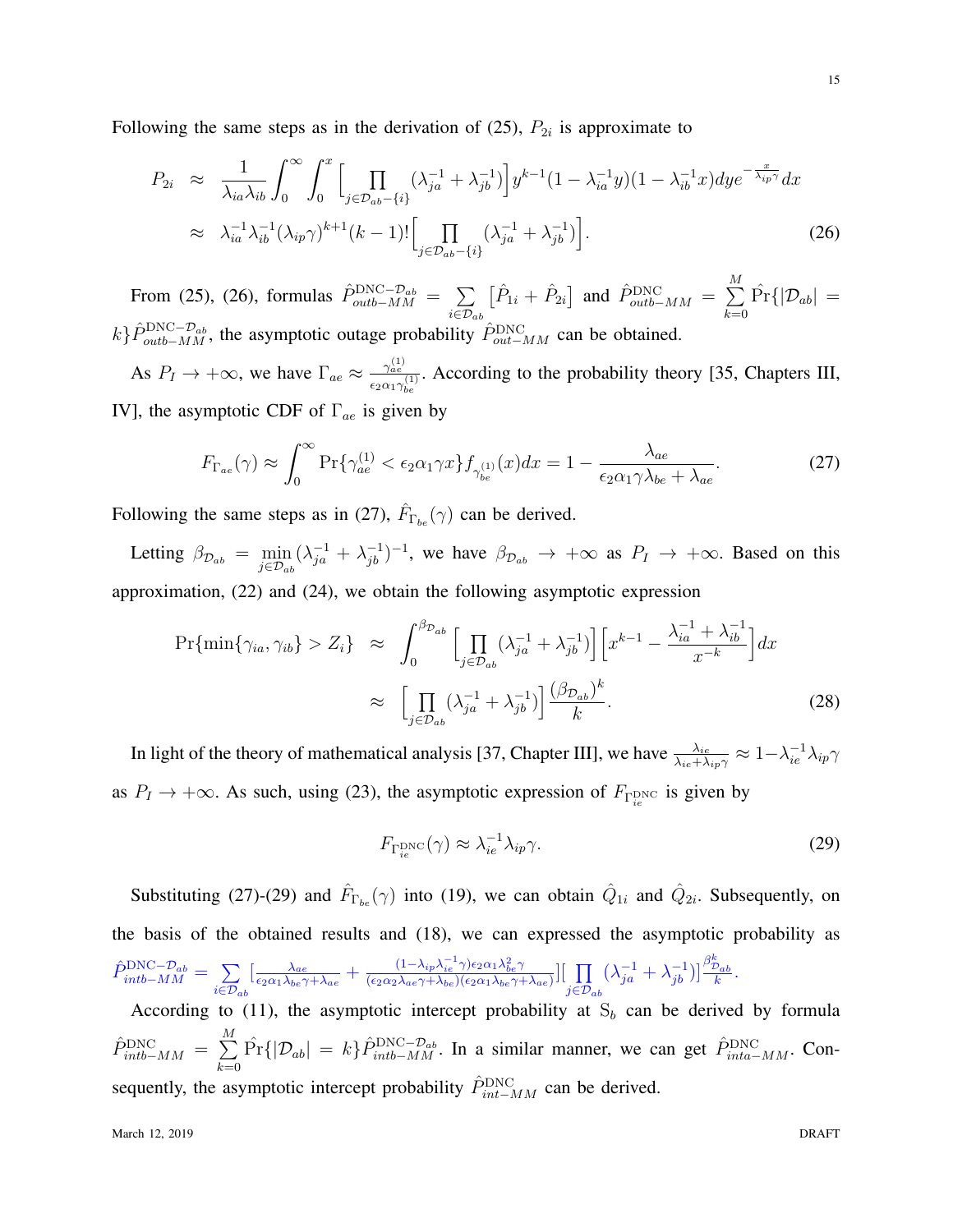Remark 3*. (27) is obtained through probability theory [35, Chapters III and IV]. To be specific, if a random variable sequence {ξn} converges to the random variable ξ, then {ξn} converges almost everywhere to ξ. It follows that {ξn} converges in probability to ξ. Moreover,* writing the CDF of  $\xi_n$  as  $F_{\xi_n}(x)$ , we have  $\{F_{\xi_n}(x)\}$  converges to  $F_{\xi}(x)$  if  $F_{\xi}(x)$  is a continuous *function. Utilizing this conclusion, we can directly derive (27) from*  $\Gamma_{ae} \approx \frac{\gamma_{ae}^{(1)}}{2}$  $\frac{\gamma_{\hat{a}\hat{e}}^{\gamma}}{\epsilon_2\alpha_1\gamma_{be}^{(1)}}$ *. Evidently, a lot of complex calculation is avoided by means of this method. Later on, the numerical results in Section IV verify the correctness of this method as well.*

Remark 4*. The value of β<sup>D</sup>ab is derived according to two rules. Firstly, the probability*  $Pr{min{\gamma_{ia}, \gamma_{ib}}} > Z_i$  should not be larger than 1. Secondly, in some special case (e.g., the coefficients of links  $R_i \to S_a$  and  $R_i \to S_b$  for  $i \in \mathcal{D}_{ab}$  are independent and identically distributed random variables), the probability  $Pr{\min{\{\gamma_{ia, \gamma_{ib}\}}} > Z_i}$  is equal to 1. Moreover,  $\beta_{\mathcal{D}_{ab}}$  is *validated by numerical simulations.*

#### *B. Performance of GMM Scheme*

*1) Exact Performance:* According to the total probability formula and (9), the outage probability at  $S_b$  of the GMM scheme can be represented as

$$
P_{outb-GMM}^{\text{DNC}-\mathcal{D}_{ab}} = \sum_{i \in \mathcal{D}_{ab}} \left[ \Pr \left\{ \Gamma_{ib}^{\text{DNC}} < \gamma, \frac{\gamma_{ia}}{|h_{ip}|^2} > \frac{\gamma_{ib}}{|h_{ip}|^2} > T_i \right\} + \Pr \left\{ \Gamma_{ib}^{\text{DNC}} < \gamma, \frac{\gamma_{ib}}{|h_{ip}|^2} > \frac{\gamma_{ia}}{|h_{ip}|^2} > T_i \right\} \right],\tag{30}
$$

where  $T_i = \max_{j \in \mathcal{D}_{ab} - \{i\}}$ min*{γja,γjb}*  $\frac{\{Y_{ja}, Y_{jb}\}}{|h_{jp}|^2}$ . The closed-form expressions of  $P_{3i}$  and  $P_{4i}$  are given by (31) and (32), respectively. And the derivations of  $P_{3i}$  and  $P_{4i}$  are provided in Appendix B.

Substituting  $P_{3i}$  and  $P_{4i}$  into (30),  $P_{outb-GMM}^{\text{DNC}-\mathcal{D}_{ab}}$  can be derived. Performing the same steps as in the derivation of  $P_{out-MM}^{\text{DNC}}$ , we can obtain the outage probability  $P_{out-GMM}^{\text{DNC}}$ .

Remark 5. *In Appendix B, making use of the basic results in mathematical analysis [37,*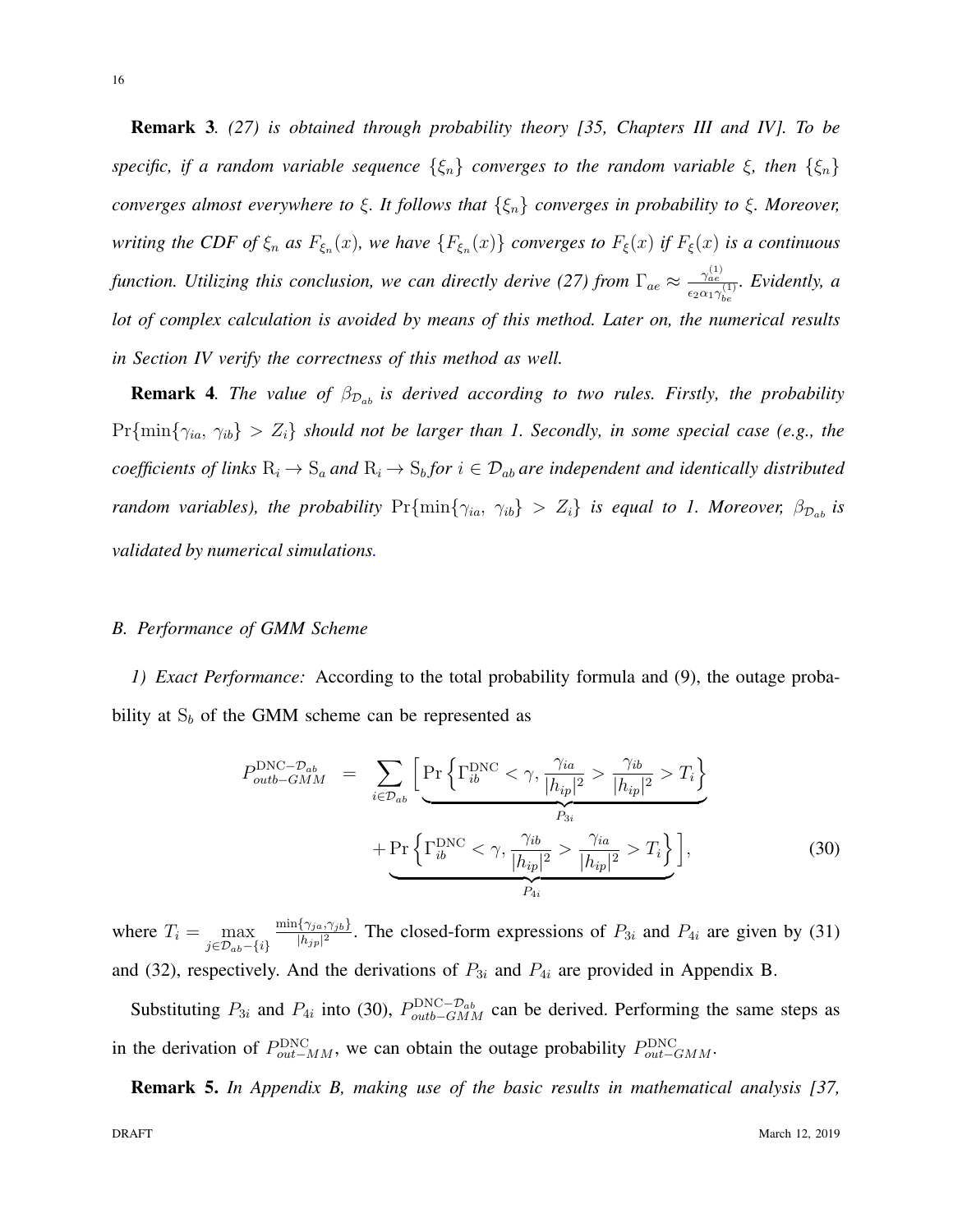$$
P_{3i} = \sum_{i}^{\infty} \frac{g_n^{iAq} [-(\lambda_{ia}^{-1} + \lambda_{ib}^{-1})]^{n-1}}{(-1)^i (n-1)! \lambda_{ib} \lambda_{ip}} \left\{ \sum_{d=1}^{n-1} \frac{(d-1)!}{[-(\lambda_{ia}^{-1} + \lambda_{ib}^{-1})]^d} \left[ -\frac{(n-d)!(\gamma + a_{iAq})^{-d}}{(\lambda_{ip}^{-1} + \gamma \lambda_{ia}^{-1} + \gamma \lambda_{ib}^{-1})^{n+1-d}} \right. \right.+ \frac{(n-d)!}{a_{iAq}^d \lambda_{ip}^{d-n-1}} \left] + \sum_{w=0}^{\infty} \left\{ {}_2F_1[1, n+w+1; n+w+2; (1+\lambda_{ip}a_{iAq}(\lambda_{ia}^{-1} + \lambda_{ib}^{-1}))^{-1}] \right. \right.\times \left. \left[ \frac{(n+w+1)^{-1}\Gamma(n+w+1)}{[a_{iAq}(\lambda_{ia}^{-1} + \lambda_{ib}^{-1}) + \lambda_{ip}^{-1}]^{n+w+1}} \right] - \left[ \frac{(n+w+1)^{-1}\Gamma(n+w+1)}{[(\gamma + a_{iAq})(\lambda_{ia}^{-1} + \lambda_{ib}^{-1}) + \lambda_{ip}^{-1}]^{n+w+1}} \right] \right.\times 2F_1[1, n+w+1; n+w+2; (1+\lambda_{ip}(\gamma + a_{iAq})(\lambda_{ia}^{-1} + \lambda_{ib}^{-1}))^{-1}] \left\{ \frac{(\lambda_{ia}^{-1} + \lambda_{ib}^{-1})^w}{(a_{iAq})^{-w}w!} \right\} (31)
$$

$$
P_{4i} = \frac{\lambda_{ib}}{\lambda_{ia}} P_{3i} - \sum_{n=1}^{\infty} \frac{(-1)^{l} g_{n}^{i} A_{q}(-\lambda_{ia}^{-1})^{n-1}}{(n-1)! \lambda_{ia} \lambda_{ip}} \left\{ \sum_{d=1}^{n-1} \frac{(d-1)!}{(-\lambda_{ia}^{-1})^{d}} \left[ -\frac{(n-d)!(\gamma + a_{i}A_{q})^{-d}}{(\lambda_{ip}^{-1} + \gamma \lambda_{ia}^{-1} + \gamma \lambda_{ib}^{-1})^{n-d+1}} \right] \right. \\
\left. + \frac{(n-d)! a_{i}^{-d}}{(\gamma \lambda_{ib}^{-1} + \lambda_{ip}^{-1})^{n-d+1}} \right] + \sum_{w=0}^{\infty} \left\{ {}_{2}F_{1}[1, n+w+1; n+w+2; (1 + \frac{\lambda_{ia}^{-1} a_{i} A_{q}}{\gamma \lambda_{ib}^{-1} + \lambda_{ip}^{-1}})^{-1}] \right\} \\
\times \left[ \frac{(n+w+1)^{-1} \Gamma(n+w+1)}{(a_{i}A_{q}\lambda_{ia}^{-1} + \gamma \lambda_{ib}^{-1} + \lambda_{ip}^{-1})^{n+w+1}} \right] - \left[ \frac{(n+w+1)^{-1} \Gamma(n+w+1)}{[(\gamma + a_{i}A_{q})\lambda_{ia}^{-1} + \gamma \lambda_{ib}^{-1} + \lambda_{ip}^{-1})^{n+w+1}} \right] \\
\times {}_{2}F_{1}[1, n+w+1; n+w+2; (1 + (\gamma + a_{i}A_{q})\lambda_{ia}^{-1} (\gamma \lambda_{ib}^{-1} + \lambda_{ip}^{-1})^{-1})^{-1}] \right\} \frac{(\lambda_{ia}^{-1} a_{i}A_{q})^{w}}{w!} \right\} \cdot 2)
$$

*Chapter V], the proper fraction* [ ∏ *j∈A* 1  $\frac{1}{\lambda_{jp}(\lambda_{ja}^{-1}+\lambda_{jb}^{-1})x+1}$  *can be presented in the following form* 

$$
\left[\prod_{j\in\mathcal{A}}\frac{1}{\lambda_{jp}(\lambda_{ja}^{-1}+\lambda_{jb}^{-1})x+1}\right] = \sum_{p_1+\cdots+p_N=l}\sum_{q=1}^N\sum_{n=1}^{p_q}\frac{g_n^{i\mathcal{A}q}}{(x+a_{i\mathcal{A}q})^n}.
$$
(33)

*Substituting this result into (B.3) and replacing*  $x$  *with*  $\frac{y}{x}$ *, we can obtain (B.4).* 

According to (10) and total probability formula, the intercept probability at  $S_b$  of the GMM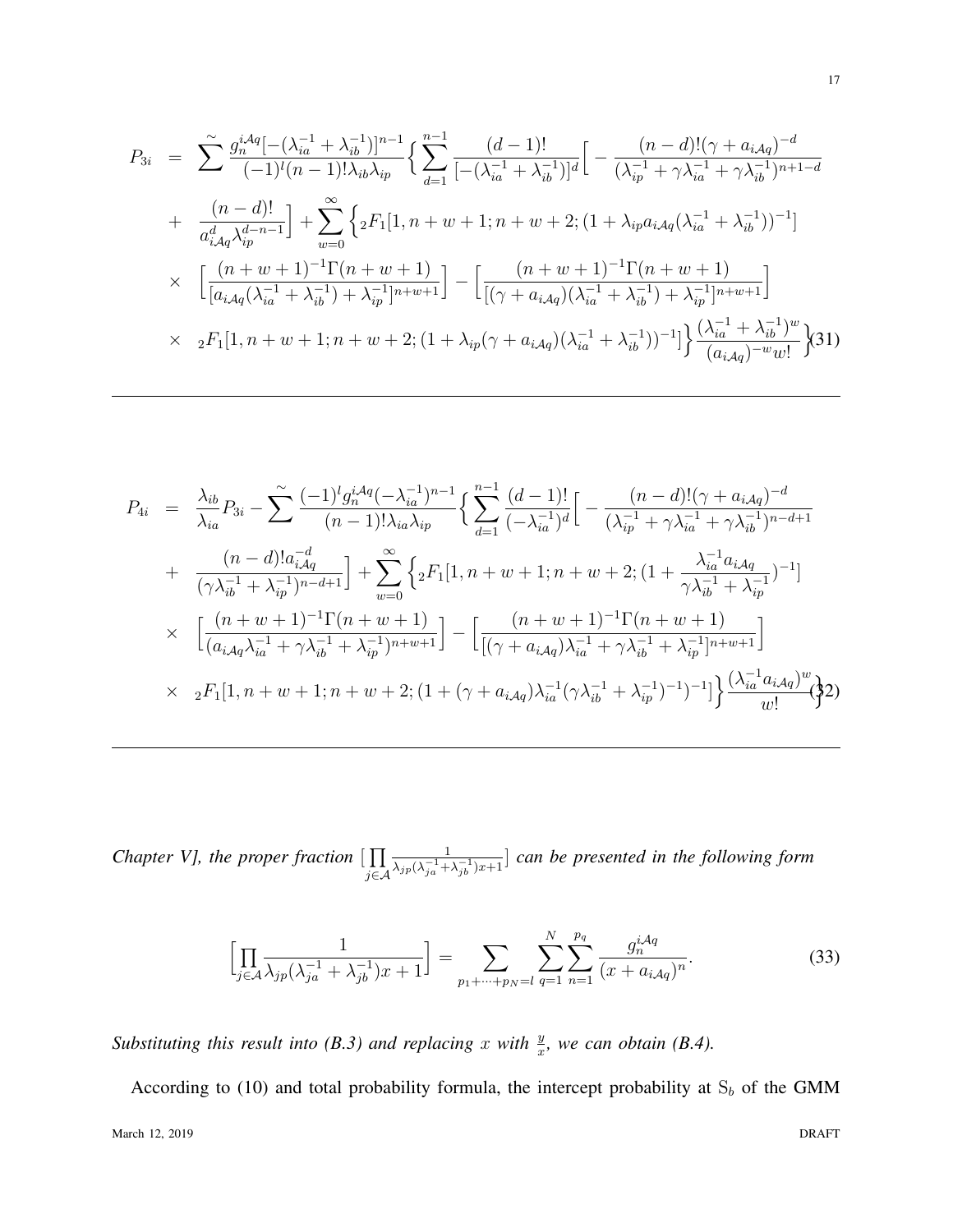relay selection scheme is given by

$$
P_{intb-GMM}^{\text{DNC}-\mathcal{D}_{ab}} = \sum_{i \in \mathcal{D}_{ab}} \left[ \Pr \left\{ \Gamma_{ae} > \gamma, \frac{\min \{ \gamma_{ia}, \gamma_{ib} \}}{|h_{ip}|^2} > T_i \right\} + \Pr \left\{ \Gamma_{ae} < \gamma, \Gamma_{be} > \gamma, \Gamma_{ie}^{\text{DNC}} > \gamma, \frac{\min \{ \gamma_{ia}, \gamma_{ib} \}}{|h_{ip}|^2} > T_i \right\} \right],
$$
(34)

where the first and second terms in the bracket of  $(34)$  are denoted as  $Q_{3i}$  and  $Q_{4i}$ , respectively.

Since the events  $\{\Gamma_{ae} > \gamma\}$  and  $\{\frac{\min\{\gamma_{ia}, \gamma_{ib}\}}{|h_{ia}|^2}\}$  $\frac{\partial \{\gamma_{ia}, \gamma_{ib}\}}{\partial h_{ip}|^2}$  >  $T_i$ } are independent, the term  $Q_{3i}$  can be written as

$$
Q_{3i} = \Pr \left\{ \Gamma_{ae} > \gamma \right\} \Pr \left\{ \frac{\min \{ \gamma_{ia}, \gamma_{ib} \}}{|h_{ip}|^2} > T_i \right\}.
$$
 (35)

From (B.3),  $Pr\{T_i < \frac{\min\{\gamma_{ia}, \gamma_{ib}\}}{|h_{is}|^2}\}$  $\binom{1}{k}$   $\binom{2}{i}$  can be expressed as

$$
\Pr\left\{T_i < \frac{\min\{\gamma_{ia}, \gamma_{ib}\}}{|h_{ip}|^2}\right\} = \sum_{l=0}^{k-1} \sum_{\mathcal{A}\subset \mathcal{D}_{ab}-\{i\}, |\mathcal{A}|=l} \int_0^\infty f_{T_{2i}}(x) \Big[ \prod_{j\in\mathcal{A}} \frac{-1}{\lambda_{jp}(\lambda_{ja}^{-1} + \lambda_{jb}^{-1})x + 1} \Big] dx,\tag{36}
$$

where  $f_{T_{2i}}(x)$  is obtained by taking derivative of  $F_{T_{2i}}(x)$  (B.2) with respect to x and can be written as

$$
f_{T_{2i}}(x) = \frac{\lambda_{ip}^{-1}(\lambda_{ia}^{-1} + \lambda_{ib}^{-1})^{-1}}{[x + \lambda_{ip}^{-1}(\lambda_{ia}^{-1} + \lambda_{ib}^{-1})^{-1}]^2}.
$$
 (37)

Resorting to the Remark 5, equations (21), (36) and (37), the closed-form expression of *Q*3*<sup>i</sup>* is given by (38).

Noticing that the random variables  $\Gamma_{ie}^{\text{DNC}}$  and  $\frac{\min\{\gamma_{ia},\gamma_{ib}\}}{|h_{ip}|^2}$  have the common term  $|h_{ip}|^2$ ,  $Q_{4i}$ can be represented as

$$
Q_{4i} = \Pr\{\Gamma_{ae} < \gamma\} \Pr\{\Gamma_{be} > \gamma\} \Pr\left\{\Gamma_{ie}^{\text{DNC}} > \gamma, \frac{\min\{\gamma_{ia}, \gamma_{ib}\}}{|h_{ip}|^2} > T_i\right\}.\tag{39}
$$

Similarly to the calculation of  $P_{3i}$  and  $P_{4i}$ , applying the total probability theorem, [38, Eq.3.353.1] and [38, Eq.6.228.2], we can directly write the closed-form expression of  $Q_{4i}$  as in (40).

Finally, plugging  $Q_{3i}$  and  $Q_{4i}$  into (34), we can get  $P_{into-GMM}^{\text{DNC}-\mathcal{D}_{ab}}$ . Repeating the same processes as in the derivation of  $P_{int-MM}^{\text{DNC}}$ , we can obtain the intercept probability  $P_{int-GMM}^{\text{DNC}}$ .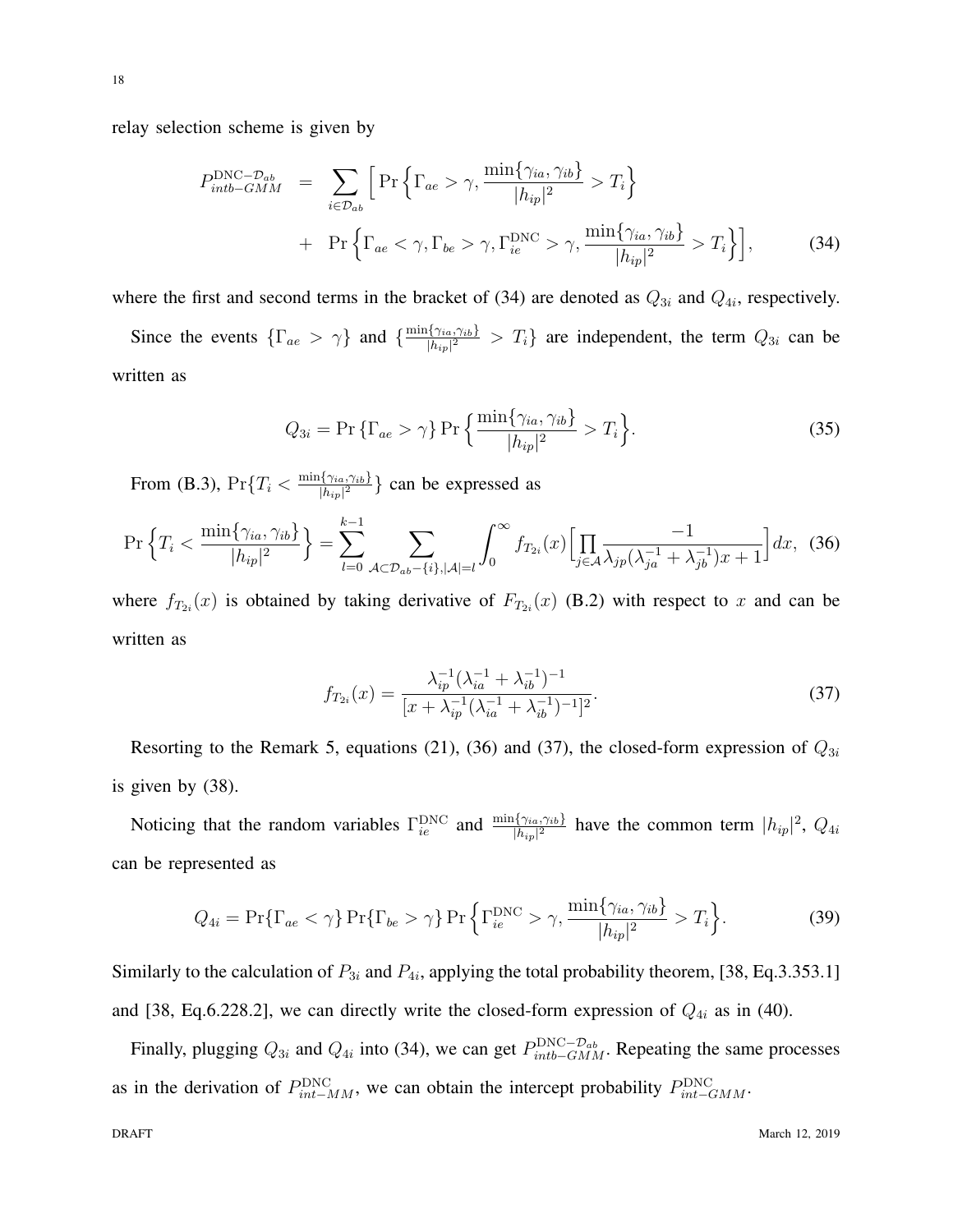$$
Q_{3i} = \frac{(1 - F_{\Gamma_{ae}}(\gamma))}{\lambda_{ip}(\lambda_{ia}^{-1} + \lambda_{ib}^{-1})} \sum_{l=0}^{k-1} \sum_{A \subset \mathcal{D}_{ab} - \{i\}, |A| = l} \sum_{p_1 + \dots + p_N = l} \sum_{q=1}^{N} (-1)^l \int_0^{\infty} \left[ \left( \sum_{n=2}^{p_q} \frac{f_n^{iAq}}{(x + a_{iAq})^n} \right) \right] + \frac{h^{iAq}(x + a_{iAq})^{-1}}{[x + \lambda_{ip}^{-1}(\lambda_{ia}^{-1} + \lambda_{ib}^{-1})^{-1}]} + \frac{b^{iAq}}{[x + \lambda_{ip}^{-1}(\lambda_{ia}^{-1} + \lambda_{ib}^{-1})^{-1}]^2} \right] dx
$$
  
\n
$$
= \frac{(1 - F_{\Gamma_{ae}}(\gamma))}{\lambda_{ip}(\lambda_{ia}^{-1} + \lambda_{ib}^{-1})} \sum_{l=0}^{k-1} \sum_{A \subset \mathcal{D}_{ab} - \{i\}, |A| = l} \sum_{p_1 + \dots + p_N = l} \sum_{q=1}^{N} (-1)^l \left[ \left( \sum_{n=2}^{p_q} \frac{f_n^{iAq}}{(n-1)a_{iAq}^{n-1}} \right) + \frac{h^{iAq} \ln a_{iAq} \lambda_{ip} (\lambda_{ia}^{-1} + \lambda_{ib}^{-1})}{a_{iAq} - \lambda_{ip}^{-1}(\lambda_{ia}^{-1} + \lambda_{ib}^{-1})^{-1}} + \frac{h^{iAq} \lambda_{ip}}{(\lambda_{ia}^{-1} + \lambda_{ib}^{-1})^{-1}} \right].
$$
\n(38)

$$
Q_{4i} = F_{\Gamma_{ae}}(\gamma)(1 - F_{\Gamma_{be}}(\gamma)) \int_{0}^{\infty} \int_{0}^{\infty} F_{T_i}(\frac{y}{x}) f_{\min\{\gamma_{ia},\gamma_{ib}\}}(y) dy \Pr{\gamma_{ie} > \gamma x\} f_{|h_{ip}|^{2}}(x) dx
$$
  
\n
$$
= \frac{(1 - F_{\Gamma_{be}}(\gamma))}{(F_{\Gamma_{ae}}(\gamma))^{-1}} \sum_{j} \frac{(-1)^{l+n-1} (\lambda_{ia}^{-1} + \lambda_{ib}^{-1})^{n}}{(g_n^{i\mathcal{A}q})^{-1} \lambda_{ip}(n-1)!} \left\{ \sum_{d=1}^{n-1} \frac{(n-d)!(\lambda_{ie}^{-1}\gamma + \lambda_{ip}^{-1})^{d-n-1}}{[(d-1)!]^{-1}[-a_{i\mathcal{A}q}(\lambda_{ia}^{-1} + \lambda_{ib}^{-1})]^{d}}
$$
  
\n
$$
+ \sum_{w=0}^{\infty} \frac{(a_{i\mathcal{A}q}(\lambda_{ia}^{-1} + \lambda_{ib}^{-1}))^{w} \Gamma(n+w+1)}{(n+w+1)w![a_{i\mathcal{A}q}(\lambda_{ia}^{-1} + \lambda_{ib}^{-1}) + \lambda_{ie}^{-1}\gamma + \lambda_{ip}^{-1}]^{n+w+1}}
$$
  
\n
$$
\times {}_{2}F_{1}[1, n+w+1; n+w+2; (a_{i\mathcal{A}q}(\lambda_{ia}^{-1} + \lambda_{ib}^{-1})(\lambda_{ie}^{-1}\gamma + \lambda_{ip}^{-1})^{-1} + 1)^{-1}] \Big\}.
$$
 (40)

*2) Asymptotic Performance:* To provide further insights into the closed-form expressions for the outage probability and intercept probability, an asymptotic analysis (high-SNR regime) is carried out for the GMM relay selection scheme.

Evidently, as  $P_I \to +\infty$ , we have  $\frac{1}{1+\lambda_{jp}(\lambda_{ja}^{-1}+\lambda_{jb}^{-1})x} \approx 1-\lambda_{jp}(\lambda_{ja}^{-1}+\lambda_{jb}^{-1})x$ . Consequently, on the basis of (B.3), we obtain the following approximation

$$
F_{T_i}(\frac{y}{x}) \approx (\frac{y}{x})^{k-1} \Big[ \prod_{j \in \mathcal{D}_{ab} - \{i\}} \lambda_{jp}(\lambda_{ja}^{-1} + \lambda_{jb}^{-1}) \Big]. \tag{41}
$$

Substituting (24) and (41) into (B.1) and (B.7), the asymptotic expressions of  $P_{3i}$  and  $P_{4i}$  are

19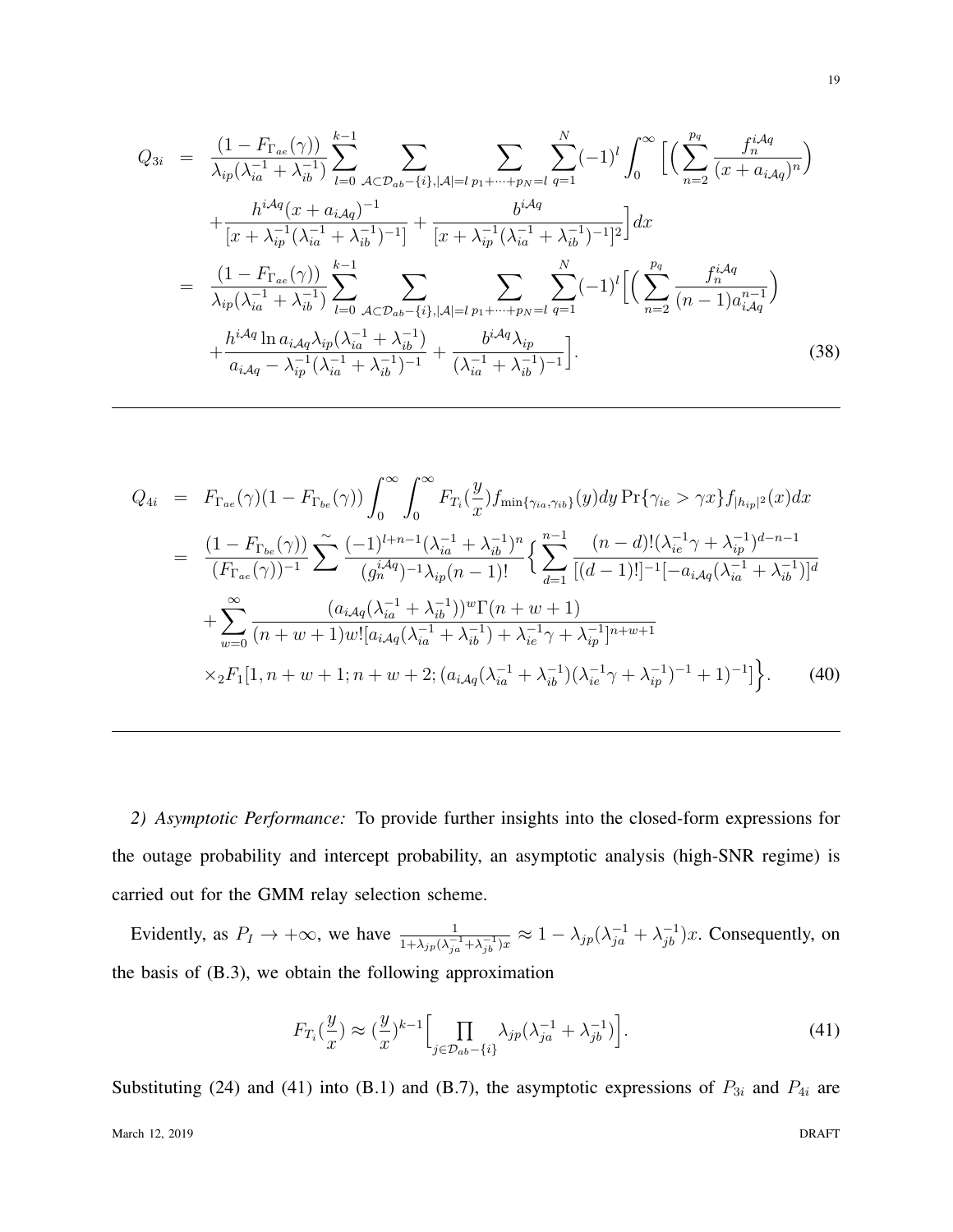expressed, respectively, as

$$
P_{3i} \approx \frac{1}{\lambda_{ib}\lambda_{ip}} \Big[ \prod_{j \in \mathcal{D}_{ab} - \{i\}} \lambda_{jp} (\lambda_{ja}^{-1} + \lambda_{jb}^{-1}) \Big] \int_0^\infty \int_0^{\gamma x} \frac{y^{k-1}}{x^{k-1}} [1 - (\lambda_{ia}^{-1} + \lambda_{ib}^{-1})y] dy e^{-\lambda_{ip}^{-1} x} dx
$$
  
 
$$
\approx (k\lambda_{ib})^{-1} \lambda_{ip} \gamma^k \Big[ \prod_{j \in \mathcal{D}_{ab} - \{i\}} \lambda_{jp} (\lambda_{ja}^{-1} + \lambda_{jb}^{-1}) \Big], \tag{42}
$$

$$
P_{4i} \approx \frac{\lambda_{ip}^{-1}}{\lambda_{ia}\lambda_{ib}} \int_0^\infty \int_0^{\gamma x} \left[ \prod_{j \in \mathcal{D}_{ab} - \{i\}} \lambda_{jp} (\lambda_{ja}^{-1} + \lambda_{jb}^{-1}) \right] \frac{y^{k-1}}{x^{k-1}} (\gamma x - y) dy e^{-\lambda_{ip}^{-1} x} dx
$$
  
 
$$
\approx 2\gamma^{k+1} \lambda_{ip}^2 (k(k+1)\lambda_{ia}\lambda_{ib})^{-1} \left[ \prod_{j \in \mathcal{D}_{ab} - \{i\}} \lambda_{jp} (\lambda_{ja}^{-1} + \lambda_{jb}^{-1}) \right].
$$
 (43)

Plugging (42) and (43) into (30),  $\hat{P}_{outb-GMM}^{DNC-D_{ab}}$  can be derived. Similarly to the derivation of  $\hat{P}_{out-MM}^{\text{DNC}}$ , we can get  $\hat{P}_{out-GMM}^{\text{DNC}}$ .

Next, we study the asymptotic intercept probability of the GMM relay selection scheme. Let  $\overline{\beta}_{\mathcal{D}_{ab}} = \min_{j \in \mathcal{D}_{ab}} [\lambda_{jp}(\lambda_{ja}^{-1} + \lambda_{jb}^{-1})]^{-1}$ . As  $P_I \to +\infty$ , using (24) and (41), we have  $\Pr \left\{ T_i \right.$ min*{γia, γib}*  $|h_{ip}|^2$  $}$  ≈  $λ_{ip}^{-2}$  Π *j∈Dab*  $\lambda_{jp}(\lambda_{ja}^{-1} + \lambda_{jb}^{-1})$ ] ∫ *<sup>∞</sup>*  $\boldsymbol{0}$  $\int_0^{\beta} \mathcal{D}_{ab} x$  $\boldsymbol{0}$ ( *y x* )<sup>*k*−1</sup>*dye*<sup>− $\lambda_{ip}^{-1}$ <sup>*x*</sup>*dx*</sup>  $= k^{-1}(\overline{\beta}_{\mathcal{D}_{ab}})^k \begin{bmatrix} \prod \end{bmatrix}$ *j∈Dab*  $\lambda_{jp}(\lambda_{ja}^{-1} + \lambda_{jb}^{-1})$ *.* (44)

In the same way, when  $P_I \rightarrow +\infty$ , utilizing (24) and (41), we have

$$
\Pr\left\{\Gamma_{ie}^{\text{DNC}} > \gamma, \frac{\min\{\gamma_{ia}, \gamma_{ib}\}}{|h_{ip}|^2} > T_i\right\} \approx \lambda_{ip}^{-2} \Big[\prod_{j \in \mathcal{D}_{ab}} \lambda_{jp} (\lambda_{ja}^{-1} + \lambda_{jb}^{-1})\Big] \int_0^\infty \int_0^{\beta_{\mathcal{D}_{ab}} x} (\frac{y}{x})^{k-1} dy
$$
  
 
$$
\times e^{-(\lambda_{ip}^{-1} + \lambda_{ie}^{-1}\gamma)x} dx \approx \frac{(1 - \lambda_{ip}\lambda_{ie}^{-1}\gamma)^2}{k(\overline{\beta}_{\mathcal{D}_{ab}})^{-k}} \Big[\prod_{j \in \mathcal{D}_{ab}} \lambda_{jp} (\lambda_{ja}^{-1} + \lambda_{jb}^{-1})\Big]
$$
(45)

Plugging (44), (45), and the asymptotic CDFs of Γ*ae* and Γ*be* into (34), we can obtain  $\hat{P}_{intb-GMM}^{\text{DNC}-\mathcal{D}_{ab}} = \sum$ *i∈Dab*  $(\overline{\beta}_{\mathcal{D}_{\bm{a}\bm{b}}})^k$  $\left[\frac{\lambda_{ab}}{k}\right]^n \left[\frac{\lambda_{ae}}{\epsilon_2 \alpha_1 \lambda_{be} \gamma}\right]$  $\frac{\lambda_{ae}}{\epsilon_2\alpha_1\lambda_{be}\gamma+\lambda_{ae}}+\frac{(1-\lambda_{ip}\lambda_{ie}^{-1}\gamma)^2\epsilon_2\alpha_1\lambda_{be}^2\gamma}{(\epsilon_2\alpha_2\lambda_{ae}\gamma+\lambda_{be})(\epsilon_2\alpha_1\lambda_{be}\gamma+\gamma)}$  $\frac{(1-\lambda_{ip}\lambda_{ie}^{-2}\gamma)^{2}\epsilon_{2}\alpha_{1}\lambda_{be}^{2}\gamma}{(\epsilon_{2}\alpha_{2}\lambda_{ae}\gamma+\lambda_{be})(\epsilon_{2}\alpha_{1}\lambda_{be}\gamma+\lambda_{ae})}\Big]\Big[\prod_{e\in\mathcal{P}_{e}}$ *j∈Dab*  $\lambda_{jp}(\lambda_{ja}^{-1} + \lambda_{jb}^{-1})$ ]. Then, employing the same method as in the derivation of  $\hat{P}_{int-MM}^{\text{DNC}}$ , the asymptotic intercept probability  $\hat{P}_{int-GMM}^{\text{DNC}}$  can be derived.

#### IV. NUMERICAL RESULTS

In this section, Monte Carlo simulations are conducted to validate the theoretical results of the proposed AN-aided opportunistic relay selection schemes. The simulation environment follows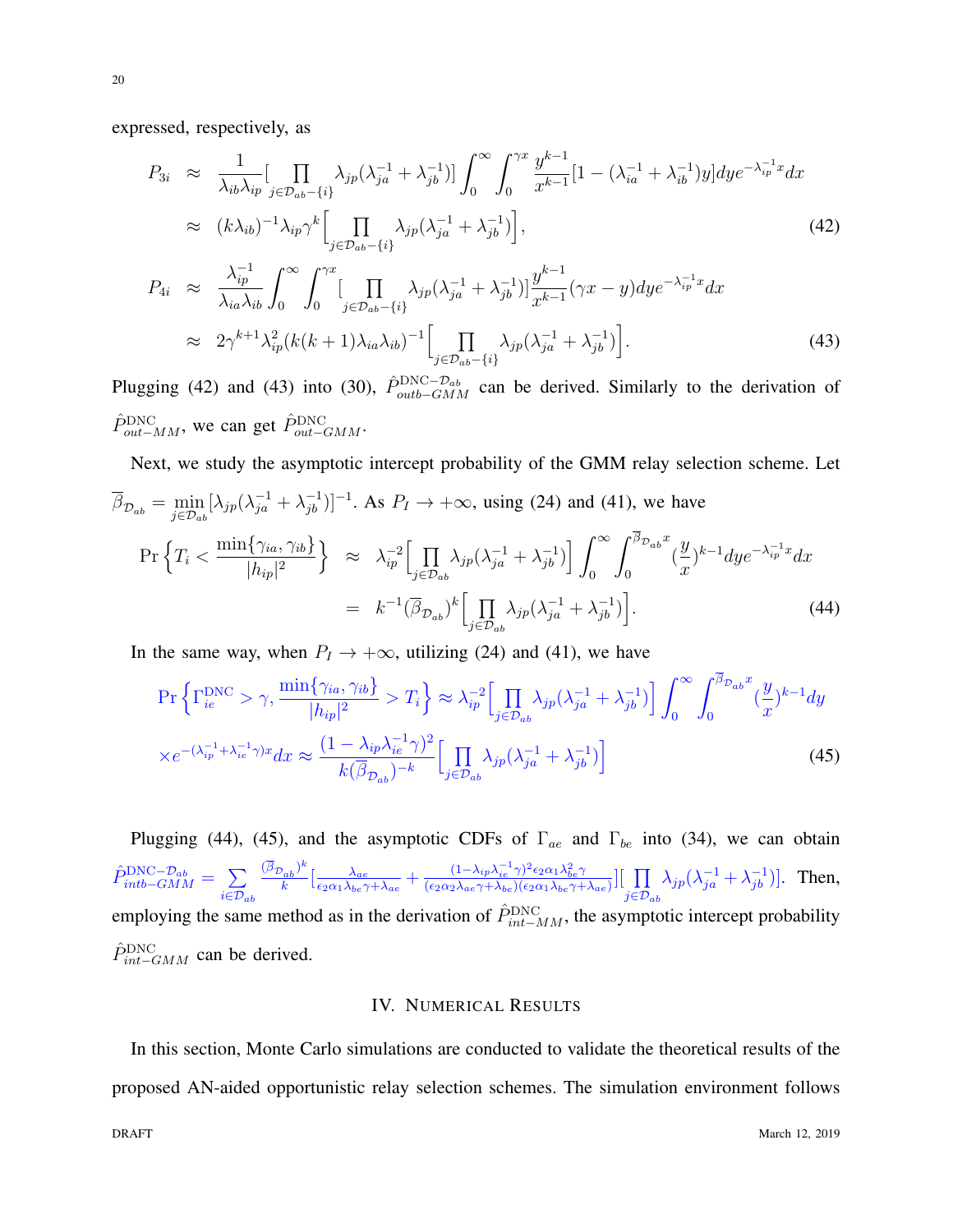

Fig. 2. Outage probability versus SNR of the MM and GMM relay selection schemes with  $\gamma = 1$ .

the model of Section II where the nodes  $S_a$ ,  $S_b$ , PR, E and  $R_i$  ( $i \in \mathcal{R}$ ) are located at (-1, 0),  $(1,0)$ ,  $(0,1)$ ,  $(0,-1)$  and  $(0.05 \cos \frac{2\pi i}{M}, 0.05 \sin \frac{2\pi i}{M})$ , respectively. We assume all channels follow Rayleigh fading. The average channel gain between two nodes is denoted as *d −β* , where *d* is the Euclidean distance and  $\beta$  is the path loss exponent. Throughout the performance evaluation, we set  $\beta = 3$ ,  $\alpha_1 = \alpha_2 = \epsilon_2 = 1$ ,  $\epsilon_1 = 0.02$ , and  $\sigma_a^2 = \sigma_b^2 = \sigma_e^2 = \sigma_i^2 = \sigma^2$ . For convenience, we denote  $\frac{P_I}{\sigma^2}$  as the transmit SNR. In all figures, the theoretical curves of the outage probability and intercept probability for the MM and GMM relay selection schemes are obtained by the analytical results in Section III, and found to be perfectly matched with the Monte Carlo simulation results. This verifies the correctness of the theoretical analysis.

Fig. 2 depicts the outage probability versus SNR for the MM and GMM relay selection schemes. It is observed from Fig. 2 that the outage probability performance of the GMM scheme is obviously better than that of the MM scheme. As for the impact of the number of secondary relays on the outage probability performance, it can be seen that as *M* increases from 6 to 9, the outage probability of the proposed relay selection schemes are significantly improved. In addition, we can observe from Fig. 2 that the asymptotic curves tightly approximate the analytical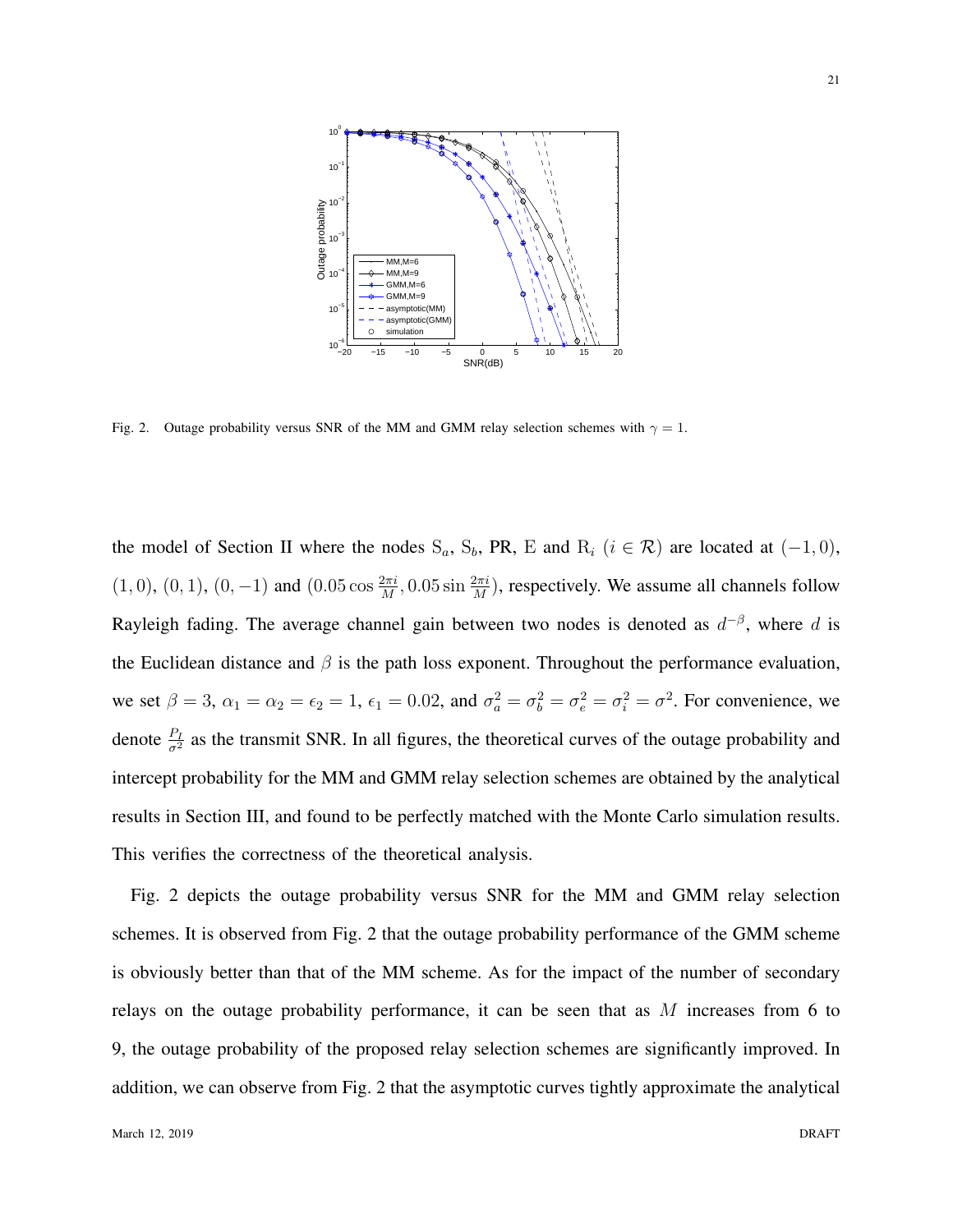

Fig. 3. Intercept probability versus the threshold *γ* of the MM and GMM relay selection schemes with SNR=10 dB.



Fig. 4. Intercept probability versus SNR of the MM and GMM relay selection schemes with  $\gamma = 1$ .

curves in high SNR region, which confirms the correctness of our analysis.

Fig. 3 plots the intercept probability as a function of  $\gamma$  for the MM and GMM relay selection schemes, where the SNR is 10 dB. It can be seen that the intercept probability of each relay selection scheme almost has no change as the number of secondary relays increases. In addition, with the same number of secondary relays, the intercept probability of the MM scheme is almost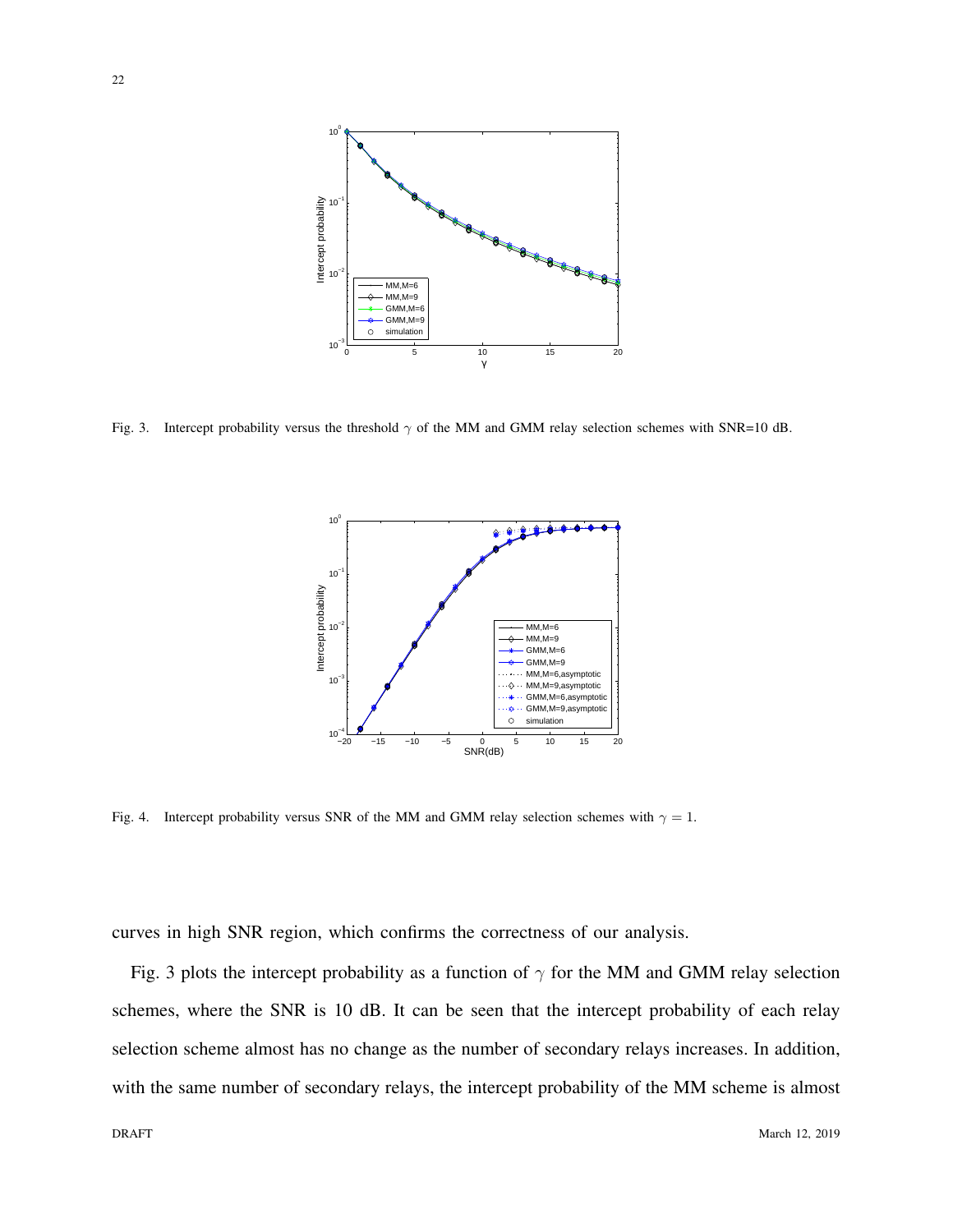

Fig. 5. Intercept probability versus SNR of the MM and GMM relay selection schemes with  $\gamma = 7$ .

equal to that of the GMM scheme. This is due to the fact that the proposed relay selection schemes do not take into account the CSI of wiretap links.

Figs. 4 and 5 show the exact and asymptotic intercept probability versus SNR of the proposed relay selection schemes with  $\gamma = 1$  and  $\gamma = 7$ , respectively. Clearly, the MM relay selection scheme achieves almost the same intercept probability performance as the GMM relay selection scheme, given the same number of secondary relays. Moreover, increasing *M* has a negligible impact on the intercept probability of the MM/GMM relay selection, which is consistent with our observation in Fig. 3.

It can be seen from Figs. 2, 4 and 5 that the outage probability and intercept probability are increasing and decreasing functions of SNR, respectively. This implies that there exists a tradeoff between the security (intercept probability) and reliability (outage probability) of the MM and GMM relay selection schemes for the given *M* and *γ*. Based on this observation, we investigate the impact of *M* on the SRT performance of the proposed relay selection schemes with  $\gamma = 1$  and  $\gamma =$ 7 in Fig. 6. It can be seen that with the same number of secondary relays, the GMM scheme outperforms the MM scheme in terms of the SRT, indicating the advantage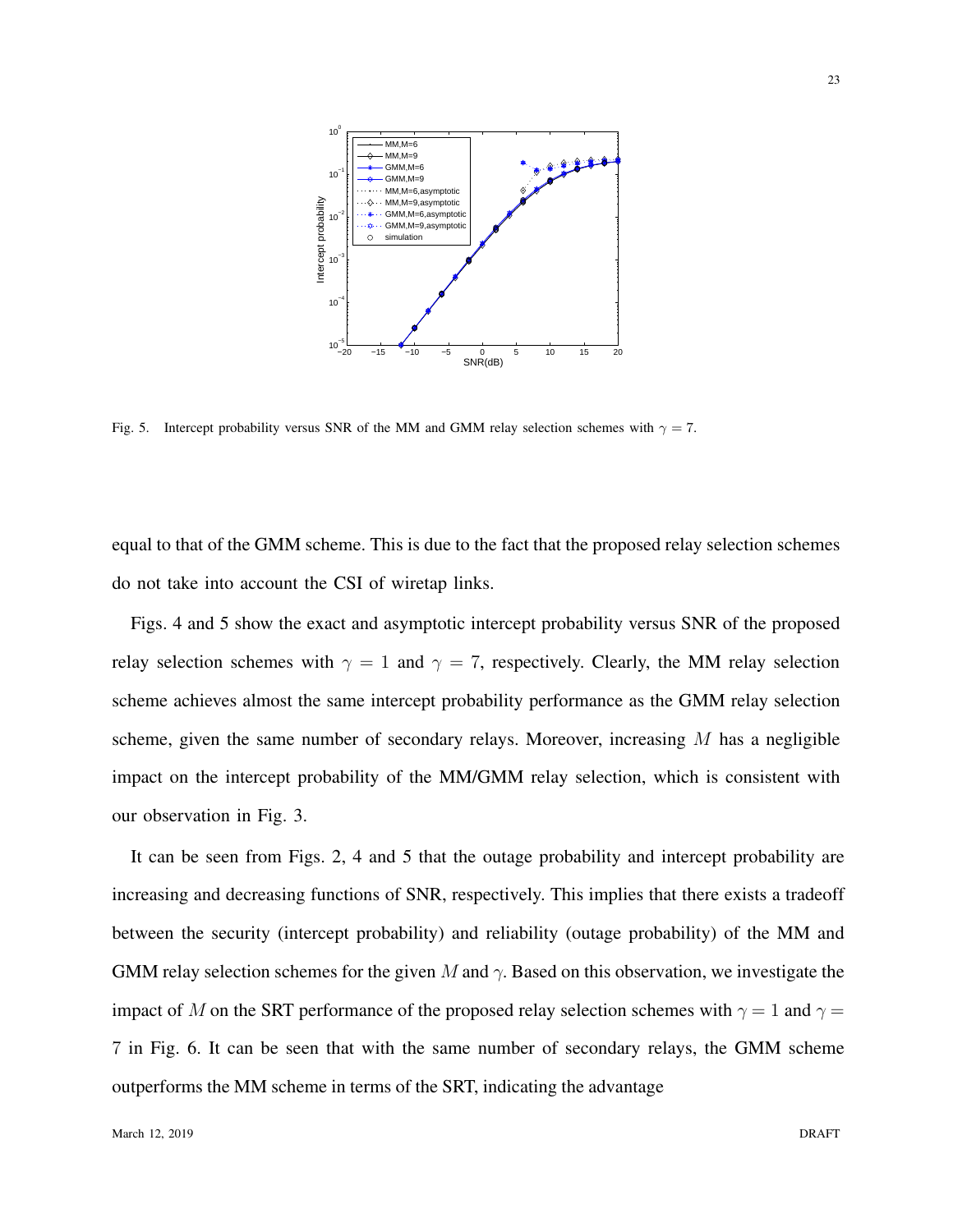

Fig. 6. The SRTs of the MM and GMM relay selection schemes with  $\gamma = 1$  and  $\gamma = 7$ .



Fig. 7. The SRTs of the MM and GMM relay selection schemes with  $M = 6$ .

of the GMM scheme. From Fig. 6, we can see that the SRT performance of the MM and GMM schemes is obviously improved as *M* increases from 6 to 9. Moreover, it can also be seen that the gap between the SRT curves of  $M = 6$  and  $M = 9$  for the GMM scheme is larger than that for the MM scheme. This indicates that the GMM scheme can more efficiently enhance the SRT performance by increasing the number of secondary relays.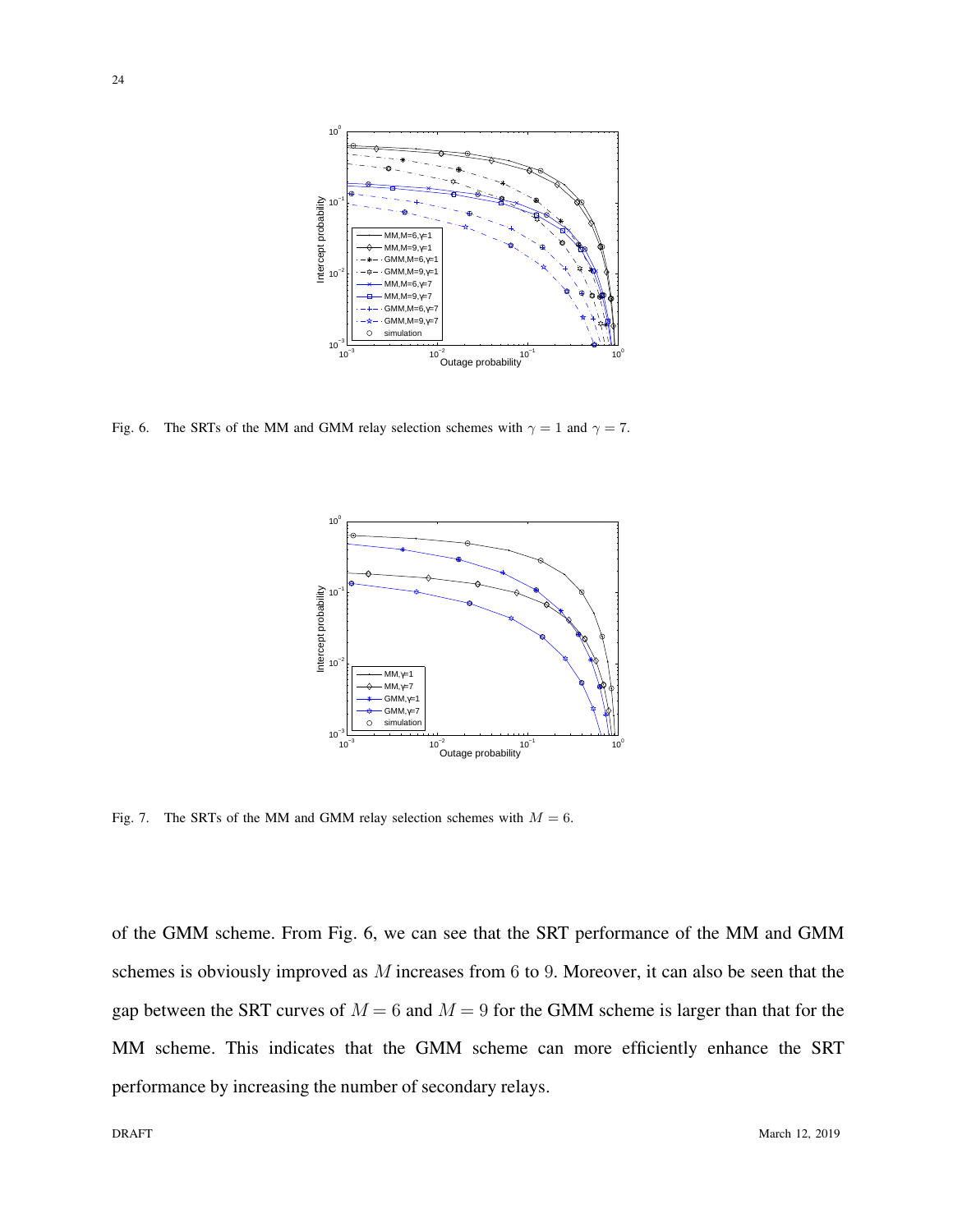

Fig. 8. The sum of outage probability (OP) and intercept probability (IP) versus SNR of the MM and GMM relay selection schemes.

The SRT performance of the proposed relay selection schemes for different threshold values is studied in Fig. 7. Clearly, the SRT performance of the MM and GMM relay selection schemes is greatly improved as the threshold value  $\gamma$  increases from 1 to 7. Additionally, it can be noticed that the SRT performance improvement of the GMM scheme is similar to that of the MM scheme.

The sum of the outage probability and intercept probability versus SNR of the MM and GMM relay selection schemes is studied in Fig. 8, for different number of secondary relays, i.e.,  $M = 6$ , 9, and different threshold values, i.e.,  $\gamma = 1$ , 7. It is shown that the sum probability performance of each relay selection scheme decreases as the number of secondary relays increases from 6 to 9. This observation essentially agrees with Fig. 6. Moreover, it is clear from this figure that, with the same threshold value, the sum probability performance of the GMM relay selection scheme is better than that of the MM scheme at the low/intermediate SNR. However, the MM and GMM schemes almost have the same sum probability performance at high SNR. Fig. 8 also indicates that for each relay selection scheme, the sum probability with  $\gamma = 7$  outperforms the March 12, 2019 DRAFT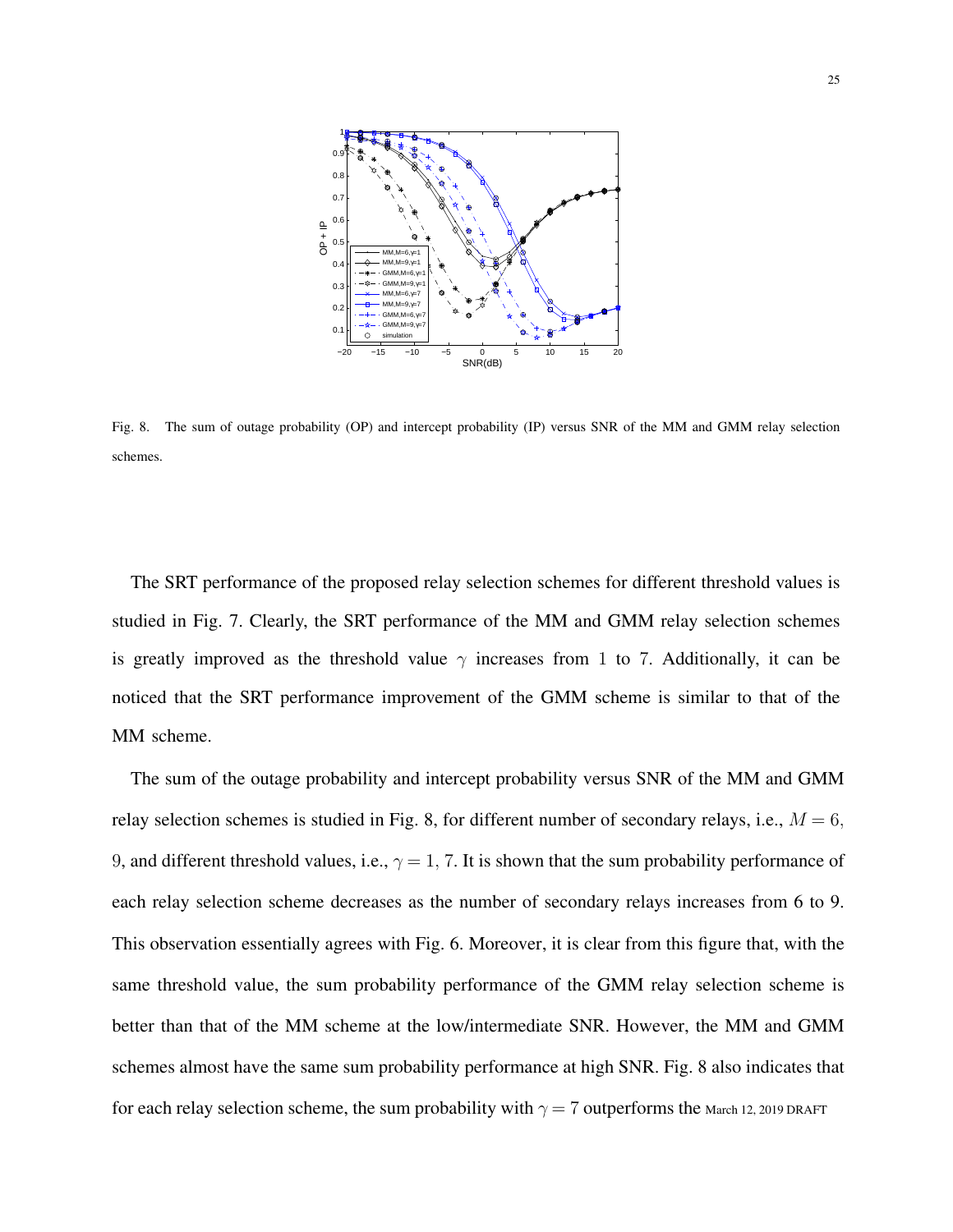case with  $\gamma = 1$  at low/intermediate SNR, which turns out contrary to that in high SNR region.

#### V. CONCLUSION

In this paper, we proposed two AN-aided opportunistic relay selection schemes, namely the MM and GMM relay selection, to enhance the PLS in an underlay wiretap CTWRN. We investigated the performance of those two schemes, and derived exact closed-form expressions for the outage probability and intercept probability. To gain more insights, we further conduct asymptotic analysis of the proposed schemes at high SNR, and also derived closed-form approximate expressions for the outage probability and intercept probability. Based on the obtained closed-from outage probability and intercept probability, we studied the SRT performance of the MM and GMM relay selection schemes, and found that the GMM scheme outperforms the MM scheme in terms of the SRT for the given number of secondary relays and the threshold value *γ*. It was also illustrated that the SRT performance of both MM and GMM relay selection could be significantly improved by increasing *M* or  $\gamma$ . Moreover, with the same threshold value  $\gamma$ , the improvement of SRT performance of the GMM relay selection is more evident than that of the MM scheme as the number of secondary relays increases.

Besides the DF-DNC relaying protocol, the DF-ANC is another important relaying protocol for the underlay wiretap CTWRNs. However, we found that the exact and asymptotic closedform outage probability and intercept probability of the MM and GMM relay selection schemes for the DF-ANC relaying strategy can also be derived by the method adopted in this paper, and, in addition, the SRT performance of the GMM scheme remains better than that of the MM scheme. Finally, we only explored the SRT performance of the MM and GMM relay selection schemes, but examining other secrecy performance metrics including secrecy outage probability, secrecy diversity order, and secrecy capacity of the MM and GMM relay selection schemes for the underlay wiretap CRTWRs is also a promising extension.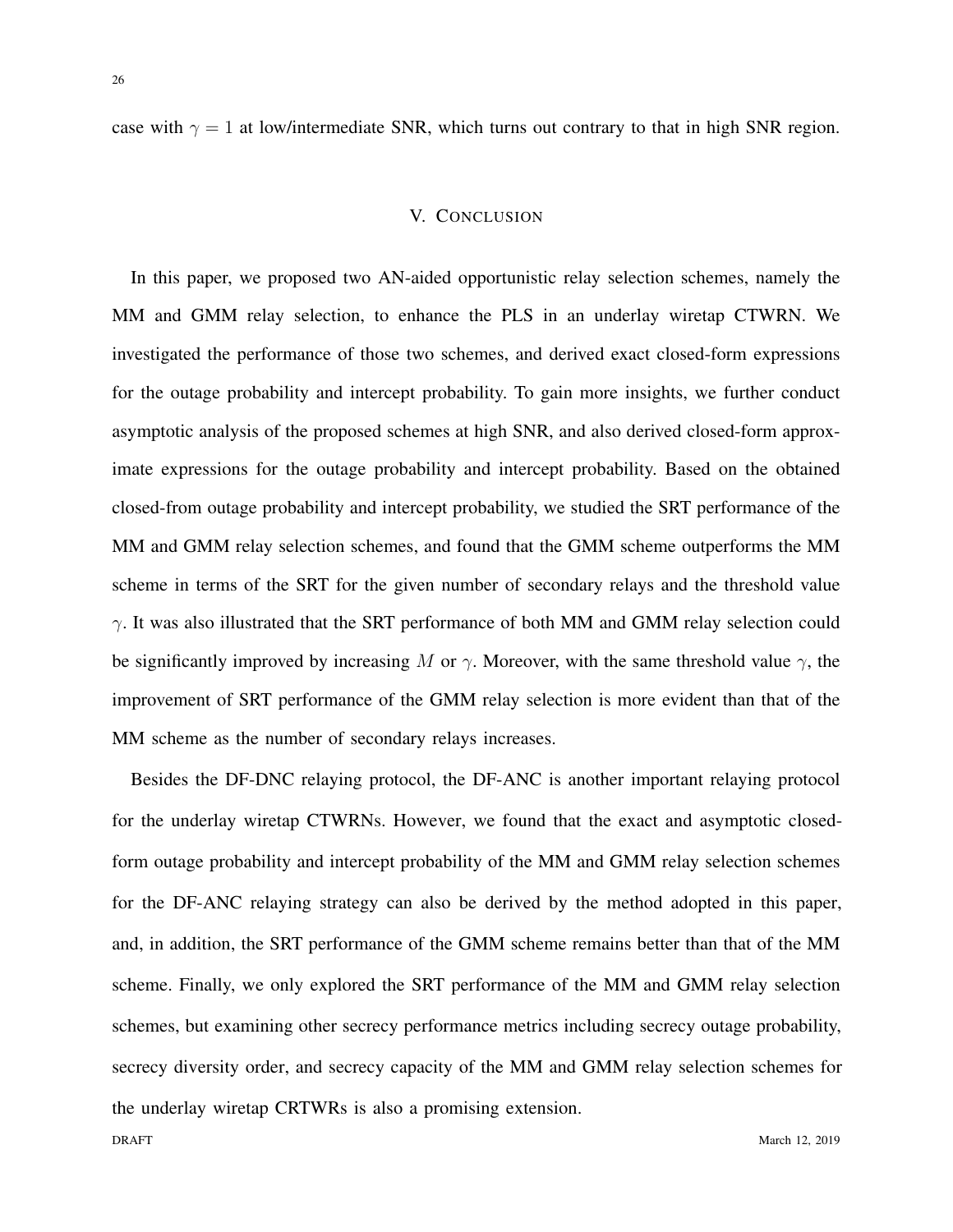#### APPENDIX A

#### DERIVATION OF  $Pr{\{\mathcal{D}_{ab}\}}$  AND  $Pr{\{\mathcal{D}_{ab}\}}$

Since  $\Gamma_{a1}, \cdots, \Gamma_{aM}$  have the common term  $X = |h_{ap}^{(1)}|^2 + \alpha_1 |h_{bp}^{(1)}|^2$ , the probability of  $\mathcal{D}_a$  can be represented as

$$
\Pr\{\mathcal{D}_a\} = \int_0^\infty f_X(x) \prod_{j_1 \in \mathcal{D}_a} \Pr\left\{ \frac{\gamma_{aj_1}^{(1)}}{\epsilon_1 \alpha_1 \gamma_{bj_1}^{(1)} + x} > \gamma \right\} \prod_{j_2 \notin \mathcal{D}_a} \Pr\left\{ \frac{\gamma_{aj_2}^{(1)}}{\epsilon_1 \alpha_1 \gamma_{bj_2}^{(1)} + x} < \gamma \right\} dx, \quad \text{(A.1)}
$$

where  $\gamma = 2^{3r} - 1$ . Let  $T_{1j} = \frac{\gamma_{aj}^{(1)}}{n}$  $\frac{a_{ij}}{\epsilon_1 \alpha_1 \gamma_{bj}^{(1)} + x}$ , whose cumulative distribution function (CDF) is expressed as

$$
F_{T_{1j}}(\gamma) = \int_0^\infty \Pr\{\gamma_{aj}^{(1)} < (x + \epsilon_1 \alpha_1 y)\gamma\} f_{\gamma_{bj}^{(1)}}(y) dy = 1 - \frac{\lambda_{aj}}{\epsilon_1 \alpha_1 \lambda_{bj} \gamma + \lambda_{aj}} e^{-\lambda_{aj}^{-1} \gamma x}.\tag{A.2}
$$

Substituting (A.2) into (A.1), and making use of the multinomial expansion formula  $\prod$ *j∈D*  $(1-x_j) =$ ∑ *|D| l*=0 ∑  $(-1)^l$ [ $\prod$ *j∈E*  $x_j$ , the probability of  $\mathcal{D}_a$  can be rewritten as

$$
\Pr\{\mathcal{D}_a\} = \left[\prod_{j_1 \in \mathcal{D}_a} \frac{\lambda_{aj_1}}{\epsilon_1 \alpha_1 \lambda_{bj_1} \gamma + \lambda_{aj_1}}\right] \sum_{l=0}^{M-m_a} \sum_{\mathcal{E} \subset \mathcal{D}_a^c, |\mathcal{E}| = l} \left[\prod_{j_2 \in \mathcal{E}} \frac{-\lambda_{aj_2}}{\epsilon_1 \alpha_1 \lambda_{bj_2} \gamma + \lambda_{aj_2}}\right] \int_0^\infty \frac{f_X(x)}{e^{\delta_{\mathcal{D}_a \mathcal{E}} x}} dx, \tag{A.3}
$$

where  $\mathcal{D}_a^c = \mathcal{R} - \mathcal{D}_a$  and  $\delta_{\mathcal{D}_a \mathcal{E}} = \sum$ *j*2*∈E*  $\lambda_{aj_2}^{-1} + \sum$ *j*1*∈D<sup>a</sup>*  $\lambda_{a}^{-1}$  $\frac{-1}{aj_1}$ .

On the other hand, the CDF of *X* can be calculated as

$$
F_X(x) = \int_0^x \Pr\{|\alpha_1| h_{bp}^{(1)}|^2 < x - y\} f_{|h_{ap}^{(1)}|^2}(y) dy = 1 - \frac{\lambda_{ap} e^{-\frac{1}{\lambda_{ap}}x}}{\lambda_{ap} - \alpha_1 \lambda_{bp}} - \frac{\alpha_1 \lambda_{bp} e^{-\frac{1}{\alpha_1 \lambda_{bp}}x}}{\alpha_1 \lambda_{bp} - \lambda_{ap}}.\tag{A.4}
$$

Differentiating  $F_X(x)$  with respect to *x*, the probability density function (PDF) of *X* is given by

$$
f_X(x) = (\lambda_{ap} - \alpha_1 \lambda_{bp})^{-1} (e^{-\frac{1}{\lambda_{ap}}x} - e^{-\frac{1}{\alpha_1 \lambda_{bp}}x}).
$$
 (A.5)

Substituting (A.5) into (A.3) and calculating the corresponding integral gives the probability of  $\mathcal{D}_a$  as

$$
\Pr\left\{\mathcal{D}_{a}\right\} = \sum_{l=0}^{M-m_a} \sum_{\mathcal{E}\subset\mathcal{D}_{a}^c,|\mathcal{E}|=l} \Big[ \prod_{j_1\in\mathcal{D}_a} \frac{\lambda_{aj_1}}{\epsilon_1\alpha_1\lambda_{bj_1}\gamma + \lambda_{aj_1}} \Big] \Big[ \prod_{j_2\in\mathcal{E}} \frac{-\lambda_{aj_2}}{\epsilon_1\alpha_1\lambda_{bj_2}\gamma + \lambda_{aj_2}} \Big] \frac{(\delta_{\mathcal{D}_a\mathcal{E}}\lambda_{ap}+1)^{-1}}{\delta_{\mathcal{D}_a\mathcal{E}}\alpha_1\lambda_{bp}+1} (A.6)
$$

March 12, 2019 DRAFT

*E⊂D,|E|*=*l*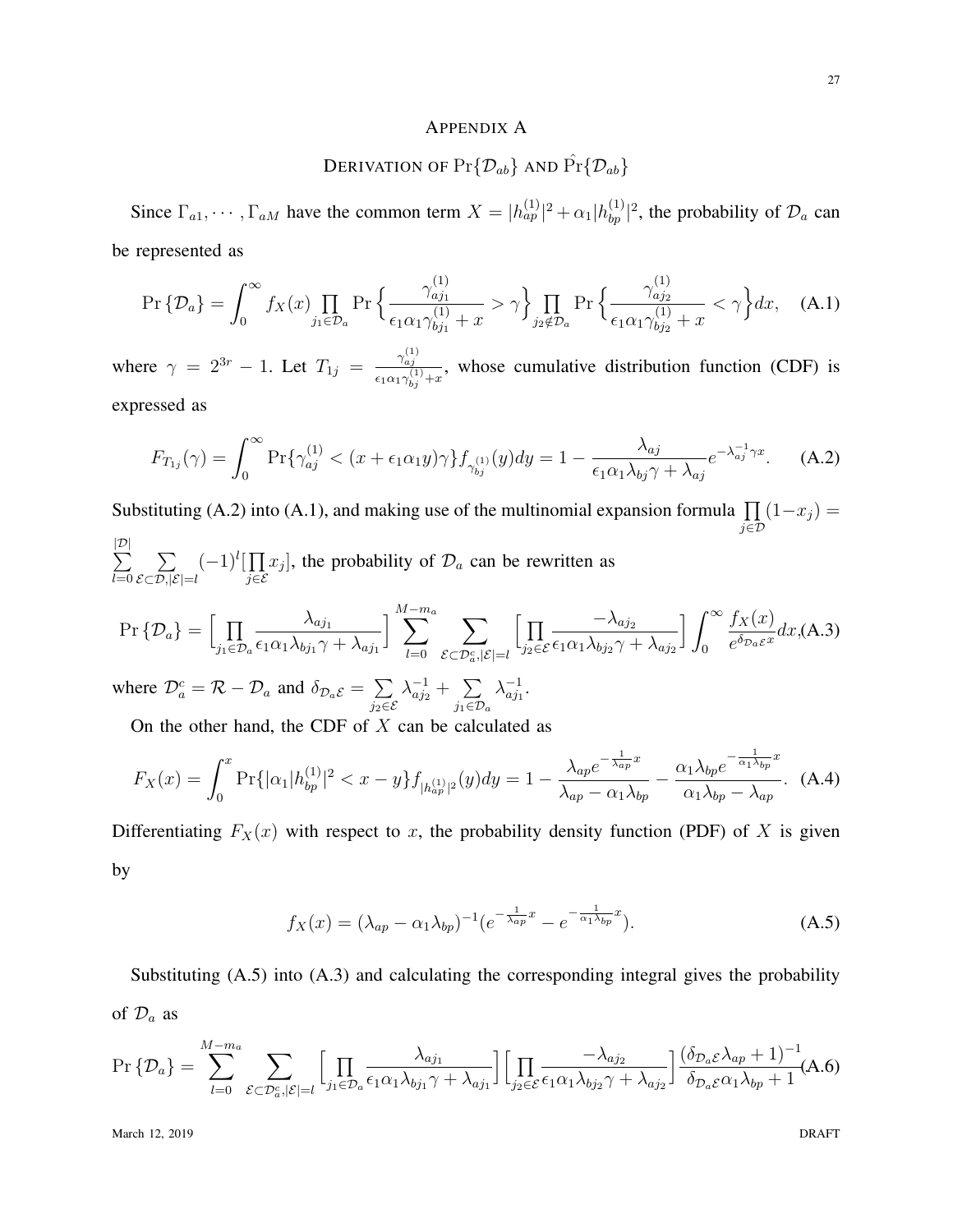By means of the same method, the probability  $Pr{\{\mathcal{D}_b\}}$  can be derived. Moreover, based on the assumption that coefficients of different wireless channels are statistically independent, the probability of  $\mathcal{D}_{ab}$  is expressed as  $Pr{\{\mathcal{D}_{ab}\}} = Pr{\{\mathcal{D}_{a}\}} Pr{\{\mathcal{D}_{b}\}}$ . Consequently, the closed-form expression of the probability Pr*{Dab}* can be obtained.

According to the basic mathematical analysis theory, as  $P_I \to +\infty$ , we have  $\Gamma_{ai} \approx \frac{\gamma_{ai}^{(1)}}{2\pi\epsilon}$  $\frac{\gamma_{ai}}{\epsilon_1\alpha_1\gamma_{bi}^{(1)}}$ . Therefore, the asymptotic probability of  $\Gamma_{ai}$  can be written as  $F_{\Gamma_{ai}}(\gamma) \approx 1 - \frac{\lambda_{ai}}{\epsilon_1 \alpha_1 \lambda_{bi} \gamma_1}$  $\frac{\lambda_{ai}}{\epsilon_1\alpha_1\lambda_{bi}\gamma+\lambda_{ai}}$ . The justification of this approximation is given in Remark 3. Making use of (A.1) and the asymptotic approximation of  $F_{\Gamma_{ai}}(\gamma)$ , the asymptotic probability of  $\mathcal{D}_a$  is given by

$$
\hat{\Pr}\{\mathcal{D}_a\} = \left[\prod_{j_1 \in \mathcal{D}_a} \frac{\lambda_{aj_1}}{\epsilon_1 \alpha_1 \lambda_{bj_1} \gamma + \lambda_{aj_1}}\right] \left[\prod_{j_2 \notin \mathcal{D}_a} \frac{\epsilon_1 \alpha_1 \lambda_{bj_2} \gamma}{\epsilon_1 \alpha_1 \lambda_{bj_2} \gamma + \lambda_{aj_2}}\right].
$$
\n(A.7)

In the same way, the asymptotic probability  $\hat{Pr}\{\mathcal{D}_b\}$  can be obtained. Thus, the asymptotic probability  $\hat{\Pr} \{ \mathcal{D}_{ab} \}$  can be easily derived.

#### APPENDIX B

#### DERIVATION OF  $P_{3i}$  AND  $P_{4i}$

Since  $\gamma_{ia}$  and  $T_i$  are statistically independent, we can expressed  $P_{3i}$  as follows:

$$
P_{3i} = \int_0^\infty \int_0^{\gamma x} \Pr\left\{\gamma_{ia} > y\right\} \Pr\left\{T_i < \frac{y}{x}\right\} f_{\gamma_{ib}}(y) f_{|h_{ip}|^2}(x) dy dx.
$$
 (B.1)

To obtain the closed-form expression of  $P_{3i}$ , we first calculate the CDF of  $T_i$ . Let  $T_{2j}$  = min*{γja,γjb}*  $\frac{\{Y_{ja}, Y_{jb}\}}{|h_{jp}|^2}$ , whose CDF is given by

$$
F_{T_{2j}}(x) = 1 - [\lambda_{jp}(\lambda_{ja}^{-1} + \lambda_{jb}^{-1})x + 1]^{-1}.
$$
 (B.2)

Note that, based on the assumption in subsection II. A, we can conclude that  $T_{21}, \cdots, T_{2M}$  are statistically independent. Therefore, the CDF of  $T_i$  can be evaluated as

$$
F_{T_i}(x) = \left[\prod_{j \in \mathcal{D}_{ab} - \{i\}} F_{T_{2j}}(x)\right] = \sum_{l=0}^{k-1} \sum_{\mathcal{A} \subset \mathcal{D}_{ab} - \{i\}, |\mathcal{A}| = l} (-1)^l \left[\prod_{j \in \mathcal{A}} (\lambda_{jp}(\lambda_{ja}^{-1} + \lambda_{jb}^{-1})x + 1)^{-1}\right].
$$
 (B.3)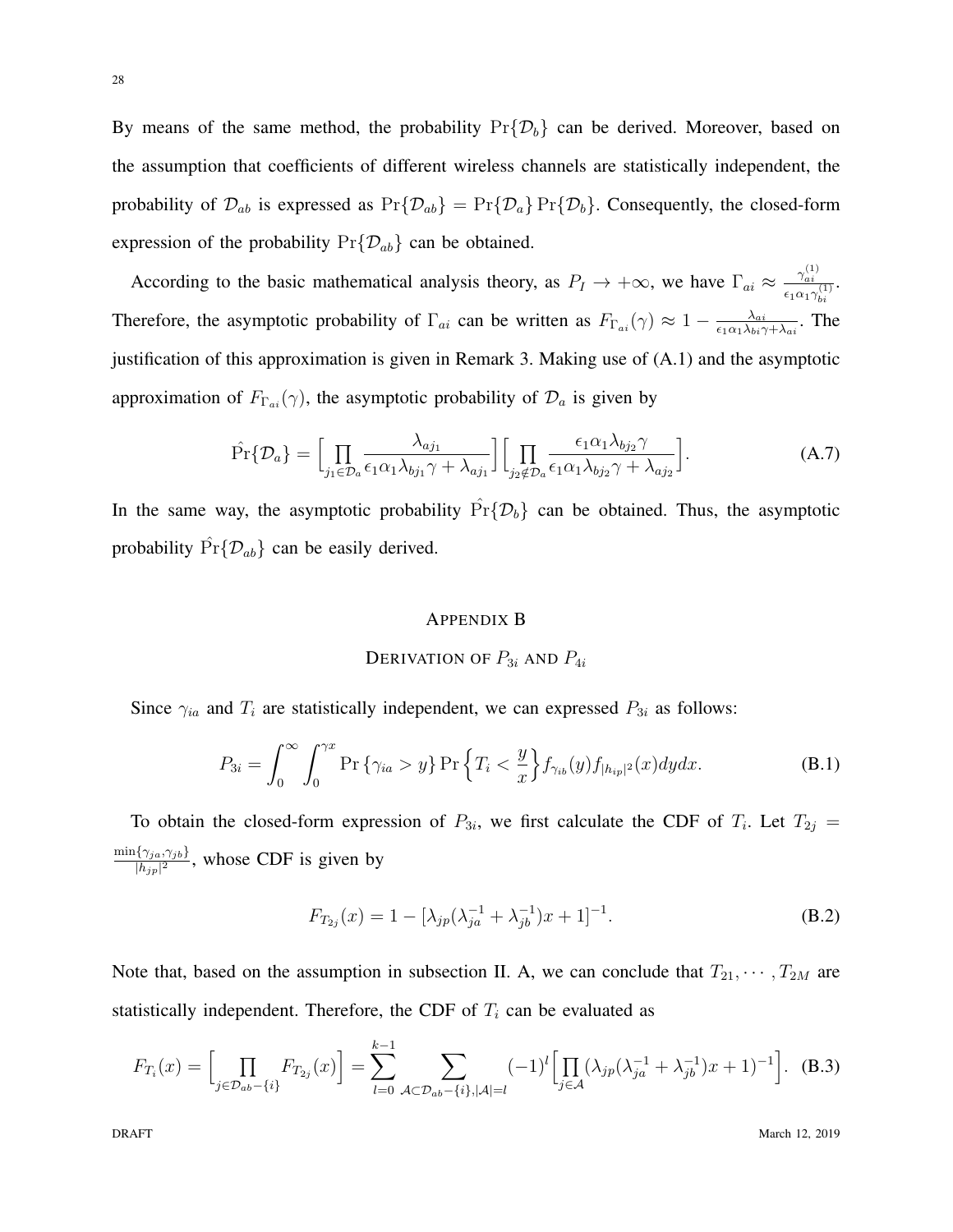According to the basic theory of mathematical analysis [37, Chapter V], we can take  $F_{T_i}(\frac{y}{x})$  $\frac{y}{x}$ as the summation of rational functions, and express  $F_{T_i}(\frac{y}{x})$  $\frac{y}{x}$ ) as

$$
F_{T_i}(\frac{y}{x}) = \sum_{n=0}^{\infty} (-1)^l \frac{g_n^{iAq} x^n}{(y + a_{iAq} x)^n},
$$
\n(B.4)

where  $\sum^{\infty}$  = *k* ∑*−*1 *l*=0 ∑ *A⊂Dab−{i},|A|*=*l* ∑ *p*1+*···*+*p<sup>N</sup>* =*l* ∑ *N q*=1 ∑ *pq n*=1 . A detailed interpretation for the derivation of  $(B.4)$  is given in Remark

Substituting (B.4) into (B.1), we can rewrite  $P_{3i}$  as

$$
P_{3i} = \sum_{i}^{\infty} (-1)^i \frac{g_n^{iAq}}{\lambda_{ib}} \int_0^{\infty} \underbrace{\int_0^{\gamma x} \frac{e^{-(\lambda_{ia}^{-1} + \lambda_{ib}^{-1})y}}{(y + a_{iAq}x)^n} dy \, x^n f_{|h_{ip}|^2}(x) dx}_{I_1(x)}.
$$
 (B.5)

To derive  $P_{3i}$ , the integral  $I_1(x)$  needs to be solved. Applying [38, Eq.3.353.1], [38, Eq.3.353.2], and [38, Eq.1.211.1],  $I_1(x)$  is calculated as

$$
I_{1}(x) = \int_{0}^{\infty} \frac{e^{-(\lambda_{ia}^{-1} + \lambda_{ib}^{-1})y}}{(y + a_{iAq}x)^{n}} dy - \int_{\gamma x}^{\infty} \frac{e^{-(\lambda_{ia}^{-1} + \lambda_{ib}^{-1})y}}{(y + a_{iAq}x)^{n}} dy
$$
  
\n
$$
= \frac{\left[ -(\lambda_{ia}^{-1} + \lambda_{ib}^{-1}) \right]^{n-1}}{(n-1)!} \left\{ \sum_{d=1}^{n-1} \frac{(d-1)!}{[-(\lambda_{ia}^{-1} + \lambda_{ib}^{-1})]^{d}} \left[ \frac{x^{-d}}{a_{iAq}^{d}} - \frac{x^{-d} e^{-(\lambda_{ia}^{-1} + \lambda_{ib}^{-1})\gamma x}}{(\gamma + a_{iAq})^{d}} \right] \right. \\ \left. + \sum_{w=0}^{\infty} \frac{\left[ (\lambda_{ia}^{-1} + \lambda_{ib}^{-1}) a_{iAq} \right]^{w}}{w!x^{-w}} \left[ \text{Ei} \left( \frac{-(\gamma + a_{iAq})x}{(\lambda_{ia}^{-1} + \lambda_{ib}^{-1})^{-1}} \right) - \text{Ei} \left( \frac{-a_{iAq}x}{(\lambda_{ia}^{-1} + \lambda_{ib}^{-1})^{-1}} \right) \right] \right\}, (B.6)
$$

where Ei(·) is the exponential integral Ei(*x*) =  $\int_{-\infty}^{x} e^{-t}t^{-1}dt$ . Then, plugging  $I_1(x)$  into (B.5), using [38, Eq.3.351.3], [38, Eq.6.228.2] and Gauss hypergeometric function [38, Eq.9.14.2], taking some algebraic manipulations, we can obtain the closed-form expression of  $P_{3i}$  in (31).

Following the same steps as outlined in the derivation of  $P_{3i}$ ,  $P_{4i}$  can be expressed as

$$
P_{4i} = \int_0^\infty \int_0^{\gamma x} \Pr\{y < \gamma_{ib} < \gamma x\} \Pr\left\{T_i < \frac{y}{x}\right\} f_{\gamma_{ia}}(y) dy f_{|h_{ip}|^2}(x) dx. \tag{B.7}
$$

Substituting (B.4) into (B.7),  $P_{4i}$  can be rewritten as

$$
P_{4i} = \frac{\lambda_{ib} P_{3i}}{\lambda_{ia}} - \sum_{i}^{\infty} \frac{(-1)^i g_n^{i\mathcal{A}q}}{\lambda_{ia}} \int_0^{\infty} \int_0^{\gamma x} x^n f_{|h_{ip}|^2}(x) \frac{e^{-\lambda_{ia}^{-1} y} e^{\gamma \lambda_{ib}^{-1} x}}{(y + a_{i\mathcal{A}q} x)^n} dy dx.
$$
 (B.8)

Consequently, adopting the same approach as in the derivation of  $P_{3i}$ , the closed-form expression of  $P_{4i}$  is given in (32).

March 12, 2019 DRAFT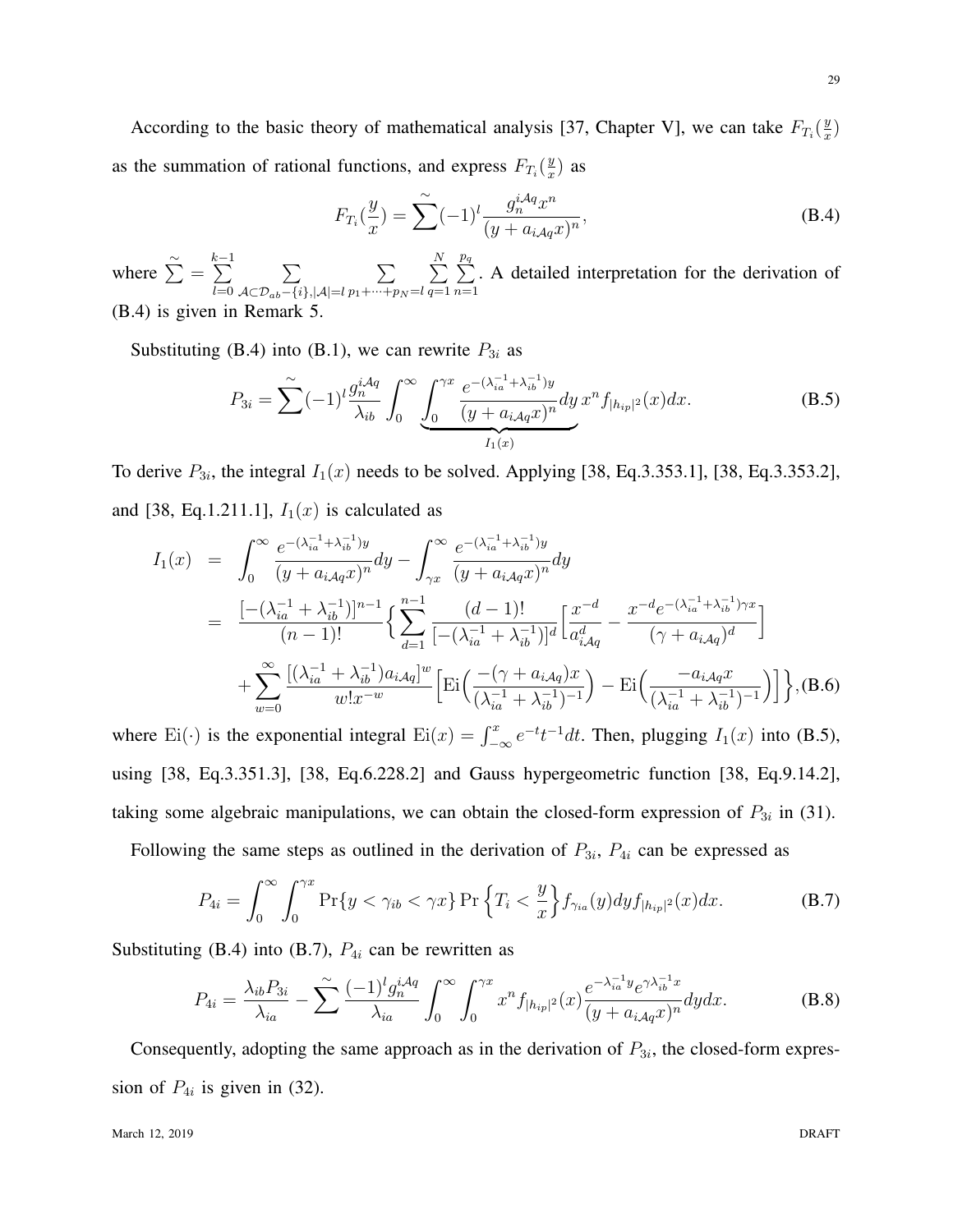#### **REFERENCES**

- [1] S. Haykin, "Cognitive radio: brain-empowered wireless communications," *IEEE J. Sel. Areas Commun.*, vol. 23, no. 2, pp. 201-220, Feb. 2005.
- [2] B. Rankov and A. Wittneben, "Spectral efficient protocols for half-duplex fading relay channels," *IEEE J. Sel. Areas Commun.*, vol. 25, no. 2, pp. 379-389, Feb. 2007.
- [3] T. T. Duy and H. Y. Kong, "Exact outage probability of cognitive two-way relaying scheme with opportunistic relay selection under interference constraint," *IET Commun.*, vol. 6, no. 16, pp. 2750-2759, Nov. 2012.
- [4] X. Zhang, Z. Zhang, J. Xing, and R. Yu, "Exact outage analysis in cognitive two-way relay networks with opportunistic relay selection under primary user's interference," *IEEE Trans. Veh. Tech.*, vol. 64, no. 6, pp. 2502-2511, Aug. 2015.
- [5] A. Afana, A. Ghrayeb, V. R. Asghari, and S. Affes, "Distributed beamforming for two-way DF relay cognitive networks under primary-secondary mutual interference," *IEEE Trans. Veh. Tech.*, vol. 64, no. 9, pp. 3918-3930, Sep. 2015.
- [6] B. Zhong and Z. Zhang, "Opportunistic two-way full-duplex relay selection in underlay cognitive networks," *IEEE Syst. J.*, vol. 12, no. 1, pp. 725-734, Jan. 2018.
- [7] Y. Zou, J Zhu, X. Wang, and L. Hanzo, "A survey on wireless security: technical challenges, recent advances, and future trends," *Proc. IEEE*, vol. 104, no. 9, pp. 1727-1765, Sep. 2016.
- [8] Y. Wu, A. Khisti, C. Xiao, G. Caire, K. K. Wong, and X. Gao, "A survey of physical layer security techniques for 5G wireless networks and challenges ahead," *IEEE J. Sel. Area Commun.*, vol. 36, no. 4, pp. 679-695, Apr. 2018.
- [9] S. Goel and R. Negi, "Guaranteeing secrecy using artificial noise," *IEEE Trans. Wireless Commun.*, vol. 7, no. 6, pp. 2180-2189, Jun. 2008.
- [10] J. Huang and A. L. Swindlehurst, "Robust secure transmission in MISO channels based on worst-case optimization," *IEEE Trans. Signal Process.*, vol. 60, no. 4, pp. 1696-1707, Apr. 2012.
- [11] J. Hu, Y. Cai, N. Yang, X. Zhou, and W. Yang, "Artificial-noise-aided secure transmission scheme with limited training and feedback overhead," *IEEE Trans. Wireless Commun.*, vol. 16, no. 1, pp. 193-205, Jan. 2017.
- [12] Y. Liu, J. Li, and A. P. Petropulu, "Destination assisted cooperative jamming for wireless physical-layer security," *IEEE Trans. Inf. Forensics Security*, vol. 8, no. 4, pp. 682-694, Apr. 2013.
- [13] Y. Yang, C. Sun, H. Zhao, H. Long, and W. Wang, "Algorithms for secrecy guarantee with null space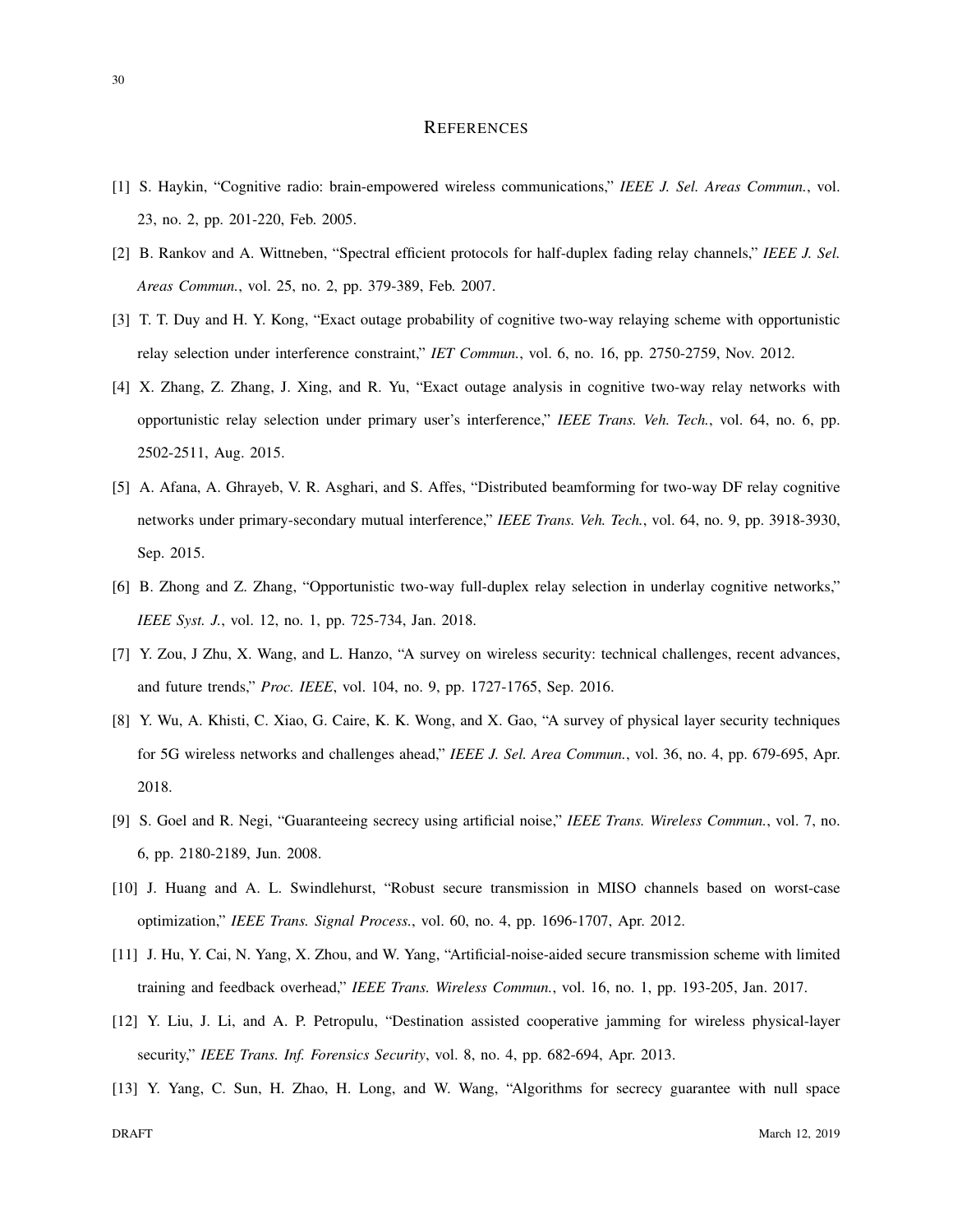beamforming in two-way relay networks," *IEEE Trans. Signal Process.*, vol. 62, no. 8, pp. 2111-2126, Apr. 2014.

- [14] J. P. Vilela, M. Bloch, J. Barros, and S. W. Mclaughlin, "Wireless secrecy regions with friendly jamming," *IEEE Trans. Inf. Forensics Security*, vol. 6, no. 2, pp. 256-266, Jun. 2011.
- [15] H. M. Wang, M. Luo, Q. Yin, and X. G. Xia, "Hybrid cooperative beamforming and jamming for physicallayer security of two-way relay networks," *IEEE Trans. Inf. Forensics Security*, vol. 8, no. 12, pp. 2007-2020, Dec. 2013.
- [16] Y. Wu, R. Schober, D. W. K. Ng, C. Xiao, and G. Caire, "Secure massive MIMO transmission with an active eavesdropper," *IEEE Trans. Inf. Theory*, vol. 62, no. 7, pp. 3880-3890, Jul. 2016.
- [17] A. Kuhestani, A. Mohammadi, and P. L. Yeoh, "Optimal power allocation and secrecy sum rate in two-way untrusted relaying networks with an external jammer," *IEEE Trans. Commun.*, vol. 66, no. 6, pp. 2671-2684, Jun. 2018.
- [18] G. Zheng, I. Krikidis, J. Li, A. P. Petropulu, and B. Ottersten, "Improving physical layer secrecy using fullduplex jamming receivers," *IEEE Trans. Signal Process.*, vol. 61, no. 20, pp. 4962-4974, Oct. 2013.
- [19] J. Zhang, G. Pan, and H. M. Wang, "On physical-layer security in underlay cognitive radio networks with full-duplex wireless-powered secondary system," *IEEE Access*, vol. 4, pp. 3887-3893, Jul. 2016.
- [20] N. H. Mahmood, I. S. Ansari, P. Popovski, P. Mogensen, and K. A. Qaraqe, "Physical-layer security with full-duplex transceivers and multiuser receiver at eve," *IEEE Trans. Commun.*, vol. 65, no. 10, pp. 4392-4405, Oct. 2017.
- [21] Y. Zou, X. Wang, and W. Shen, "Optimal relay selection for physical-layer security in cooperative wireless networks," *IEEE J. Sel. Areas Commun.*, vol. 31, no. 10, pp. 2099-2111, Oct. 2013.
- [22] L. Wang, Y. Cai, Y. Zou, W. Yang, and L. Hanzo, "Joint relay and jammer selection improves the physical layer security in the face of CSI feedback delays," *IEEE Trans. Veh. Tech.*, vol. 65, no. 8, pp. 6259-6274, Aug. 2016.
- [23] X. Liao, Y. Zhang, Z. Wu, Y. Shen, X. Jiang, and H. Inamura, "On security-delay trade-off in two-hop wireless networks with buffer-aided relay selection," *IEEE Trans. Wireless Commun.*, vol. 17, no. 3, pp. 1893-1906, Mar. 2018.
- [24] J. Chen, R. Zhang, L. Song, Z. Han, and B. Jiao, "Joint relay and jammer selection for secure two-way relay networks," *IEEE Trans. Inf. Forensics Security*, vol. 7, no. 1, pp. 310-320, Feb. 2012.